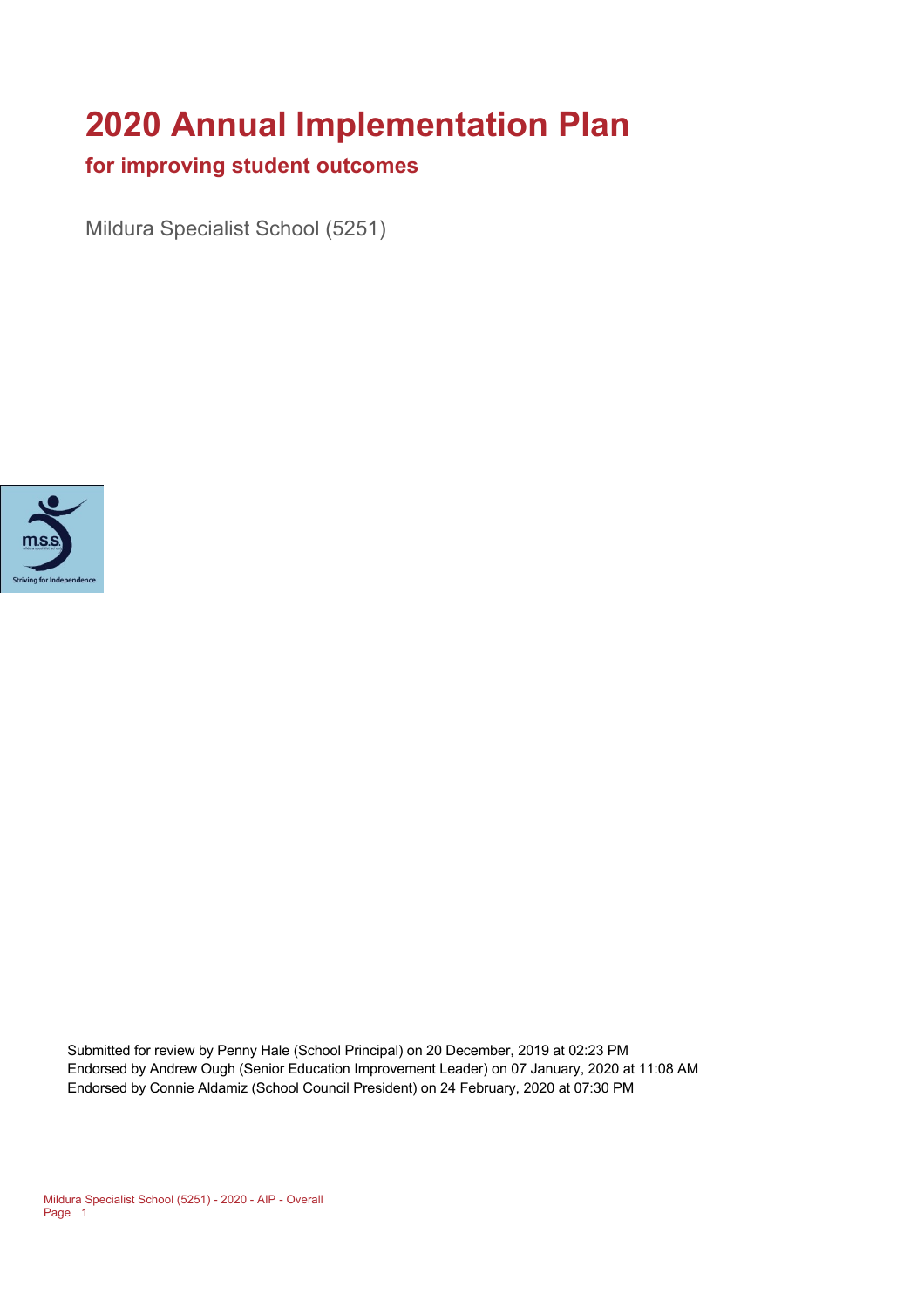## **Self-evaluation Summary - 2020**

|  |                                       | <b>FISO Improvement Model Dimensions</b><br>The 6 High-impact Improvement Initiatives are highlighted below in red. | <b>Self-evaluation Level</b>      |
|--|---------------------------------------|---------------------------------------------------------------------------------------------------------------------|-----------------------------------|
|  | 요.<br>ರ                               | Building practice excellence                                                                                        | Evolving moving towards Embedding |
|  | āΓ<br>ence                            | Curriculum planning and assessment                                                                                  | Evolving moving towards Embedding |
|  | Excellence<br>teaching ar<br>learning | Evidence-based high-impact teaching strategies                                                                      | Evolving moving towards Embedding |
|  |                                       | Evaluating impact on learning                                                                                       | Evolving moving towards Embedding |

|                            | Building leadership teams           | Embedding                         |
|----------------------------|-------------------------------------|-----------------------------------|
| Professional<br>leadership | Instructional and shared leadership | Embedding                         |
|                            | Strategic resource management       | Evolving moving towards Embedding |
|                            | Vision, values and culture          | Embedding                         |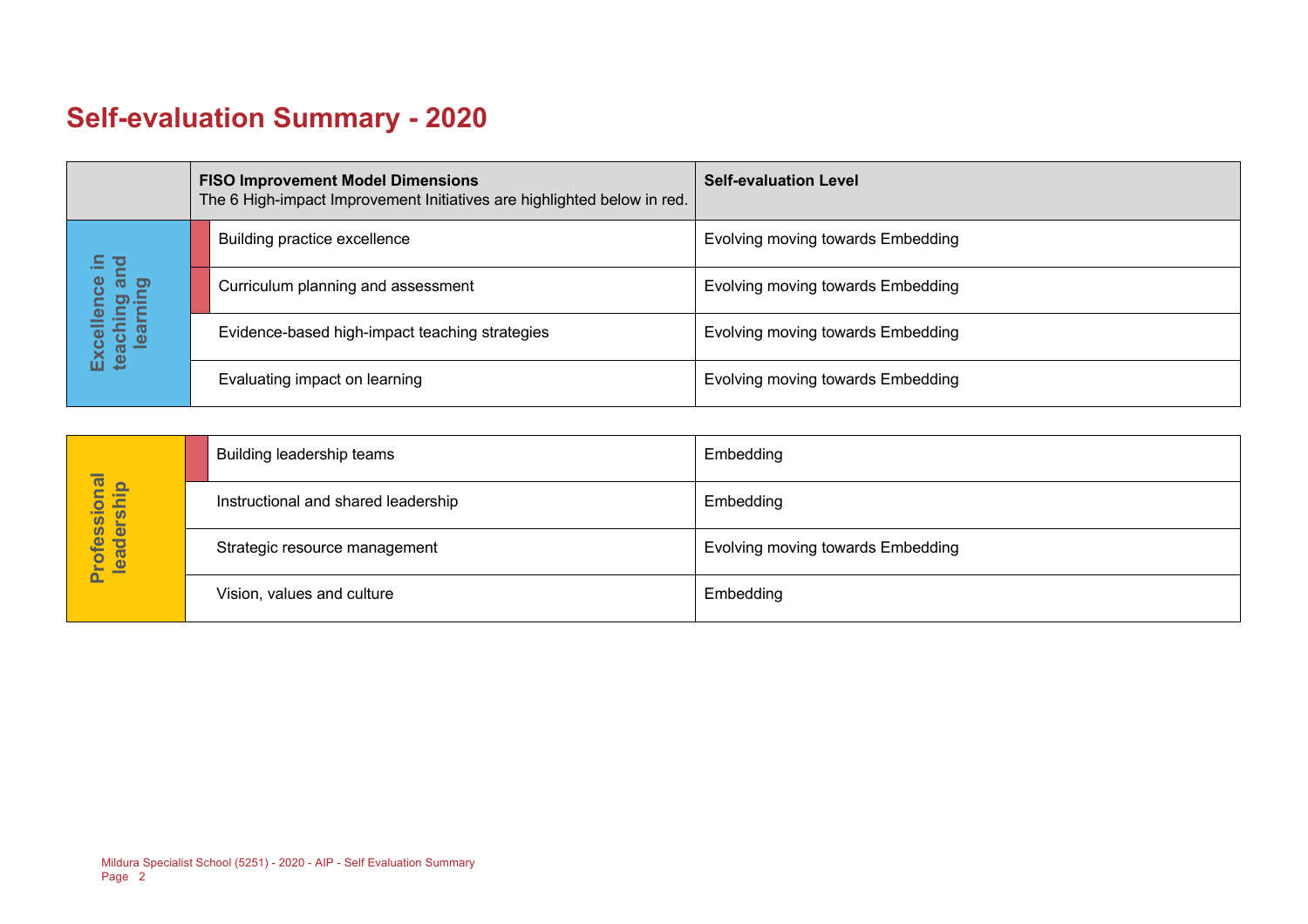| <b>nate</b>                                               | Empowering students and building school pride | Evolving moving towards Embedding |
|-----------------------------------------------------------|-----------------------------------------------|-----------------------------------|
| pui<br>➤<br>E<br>►<br>٥<br>$\overline{\overline{\sigma}}$ | Setting expectations and promoting inclusion  | Embedding                         |
| Φ<br>$\tilde{\mathbf{Q}}$<br>ositiv<br>tor                | Health and wellbeing                          | Evolving moving towards Embedding |
|                                                           | Intellectual engagement and self-awareness    | Embedding                         |

| $\Xi$                               | <b>Building communities</b>                  | <b>Embedding moving towards Excelling</b> |
|-------------------------------------|----------------------------------------------|-------------------------------------------|
| ලා)<br>$\mathbf \omega$<br>$\equiv$ | Global citizenship                           | Evolving                                  |
| <u>ة</u><br><u>യ</u><br>ပ           | Networks with schools, services and agencies | <b>Embedding moving towards Excelling</b> |
| eng                                 | Parents and carers as partners               | Embedding                                 |

|                                        |                                                                         | Empowering students and building school pride                                                                                                                                                                                                                                                                                                                                                                                                                                                                                                                                                                                                                                                                                                                                                                                                                                                                                                                                                                                                                                                                                                                                                                         | Evolving moving towards Embedding         |
|----------------------------------------|-------------------------------------------------------------------------|-----------------------------------------------------------------------------------------------------------------------------------------------------------------------------------------------------------------------------------------------------------------------------------------------------------------------------------------------------------------------------------------------------------------------------------------------------------------------------------------------------------------------------------------------------------------------------------------------------------------------------------------------------------------------------------------------------------------------------------------------------------------------------------------------------------------------------------------------------------------------------------------------------------------------------------------------------------------------------------------------------------------------------------------------------------------------------------------------------------------------------------------------------------------------------------------------------------------------|-------------------------------------------|
| Positive climate<br>for learning       |                                                                         | Setting expectations and promoting inclusion                                                                                                                                                                                                                                                                                                                                                                                                                                                                                                                                                                                                                                                                                                                                                                                                                                                                                                                                                                                                                                                                                                                                                                          | Embedding                                 |
|                                        | Health and wellbeing                                                    |                                                                                                                                                                                                                                                                                                                                                                                                                                                                                                                                                                                                                                                                                                                                                                                                                                                                                                                                                                                                                                                                                                                                                                                                                       | Evolving moving towards Embedding         |
|                                        |                                                                         | Intellectual engagement and self-awareness                                                                                                                                                                                                                                                                                                                                                                                                                                                                                                                                                                                                                                                                                                                                                                                                                                                                                                                                                                                                                                                                                                                                                                            | Embedding                                 |
|                                        |                                                                         |                                                                                                                                                                                                                                                                                                                                                                                                                                                                                                                                                                                                                                                                                                                                                                                                                                                                                                                                                                                                                                                                                                                                                                                                                       |                                           |
|                                        | <b>Building communities</b>                                             |                                                                                                                                                                                                                                                                                                                                                                                                                                                                                                                                                                                                                                                                                                                                                                                                                                                                                                                                                                                                                                                                                                                                                                                                                       | <b>Embedding moving towards Excelling</b> |
|                                        | Global citizenship                                                      |                                                                                                                                                                                                                                                                                                                                                                                                                                                                                                                                                                                                                                                                                                                                                                                                                                                                                                                                                                                                                                                                                                                                                                                                                       | Evolving                                  |
| engagement in<br>Community<br>learning | Networks with schools, services and agencies                            |                                                                                                                                                                                                                                                                                                                                                                                                                                                                                                                                                                                                                                                                                                                                                                                                                                                                                                                                                                                                                                                                                                                                                                                                                       | <b>Embedding moving towards Excelling</b> |
|                                        | Parents and carers as partners                                          |                                                                                                                                                                                                                                                                                                                                                                                                                                                                                                                                                                                                                                                                                                                                                                                                                                                                                                                                                                                                                                                                                                                                                                                                                       | Embedding                                 |
|                                        |                                                                         |                                                                                                                                                                                                                                                                                                                                                                                                                                                                                                                                                                                                                                                                                                                                                                                                                                                                                                                                                                                                                                                                                                                                                                                                                       |                                           |
| Enter your reflective comments         |                                                                         | Continue the work to document the viable curriculum.                                                                                                                                                                                                                                                                                                                                                                                                                                                                                                                                                                                                                                                                                                                                                                                                                                                                                                                                                                                                                                                                                                                                                                  |                                           |
| <b>Considerations for 2020</b>         |                                                                         | Embed the understanding and use of the pedagogical model. Provide opportunities for teachers and education support staff<br>to moderate. Utilise a scope and sequence document to show individual student progress along the curriculum. Use data to<br>inform teaching and learning with all staff contributing to the data sets. Continue to work with staff to raise disability<br>awareness with autism training provided by Hayley Draper and Liz Patterson. Create a calendar of events for the whole year<br>including times for PDP meetings and AIP implementation and review. Establish an agreed system for the compilation of<br>classes for 2021 and the transition process. Make the Annual Implementation Plan targets, actions and activities visible for<br>all including the School Council and staff. Develop teacher understanding of the Respectful Relationships curriculum to<br>strengthen the Connections/Circle time. Develop a school wide process for communicating to families - with an ICT platform<br>and /or for students with limited/no verbal communication. Establish peer observations for teachers and allied health.<br>Central place for curriculum documents and data sets. |                                           |
|                                        |                                                                         |                                                                                                                                                                                                                                                                                                                                                                                                                                                                                                                                                                                                                                                                                                                                                                                                                                                                                                                                                                                                                                                                                                                                                                                                                       |                                           |
|                                        |                                                                         |                                                                                                                                                                                                                                                                                                                                                                                                                                                                                                                                                                                                                                                                                                                                                                                                                                                                                                                                                                                                                                                                                                                                                                                                                       |                                           |
| Page 3                                 | Mildura Specialist School (5251) - 2020 - AIP - Self Evaluation Summary |                                                                                                                                                                                                                                                                                                                                                                                                                                                                                                                                                                                                                                                                                                                                                                                                                                                                                                                                                                                                                                                                                                                                                                                                                       |                                           |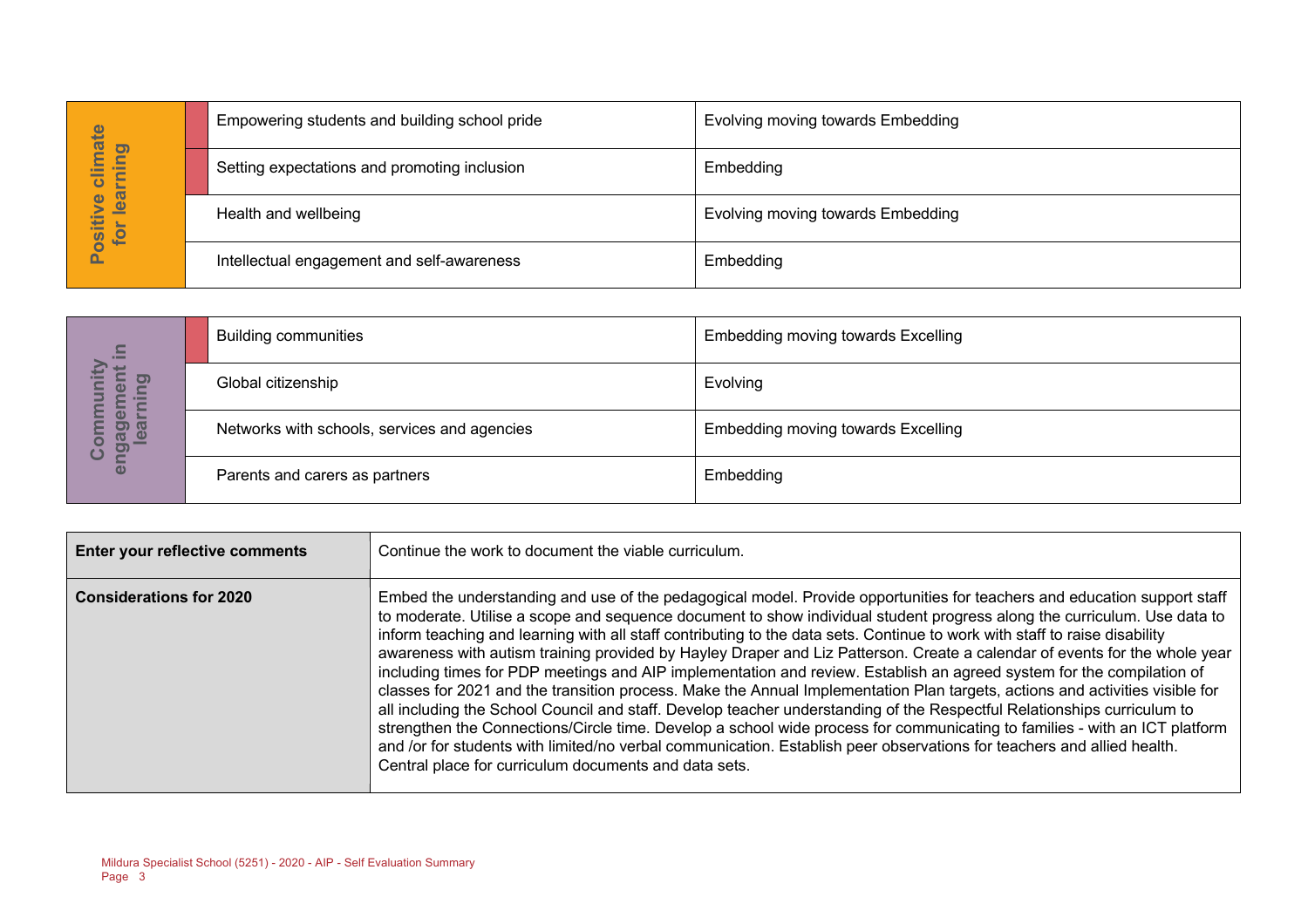|--|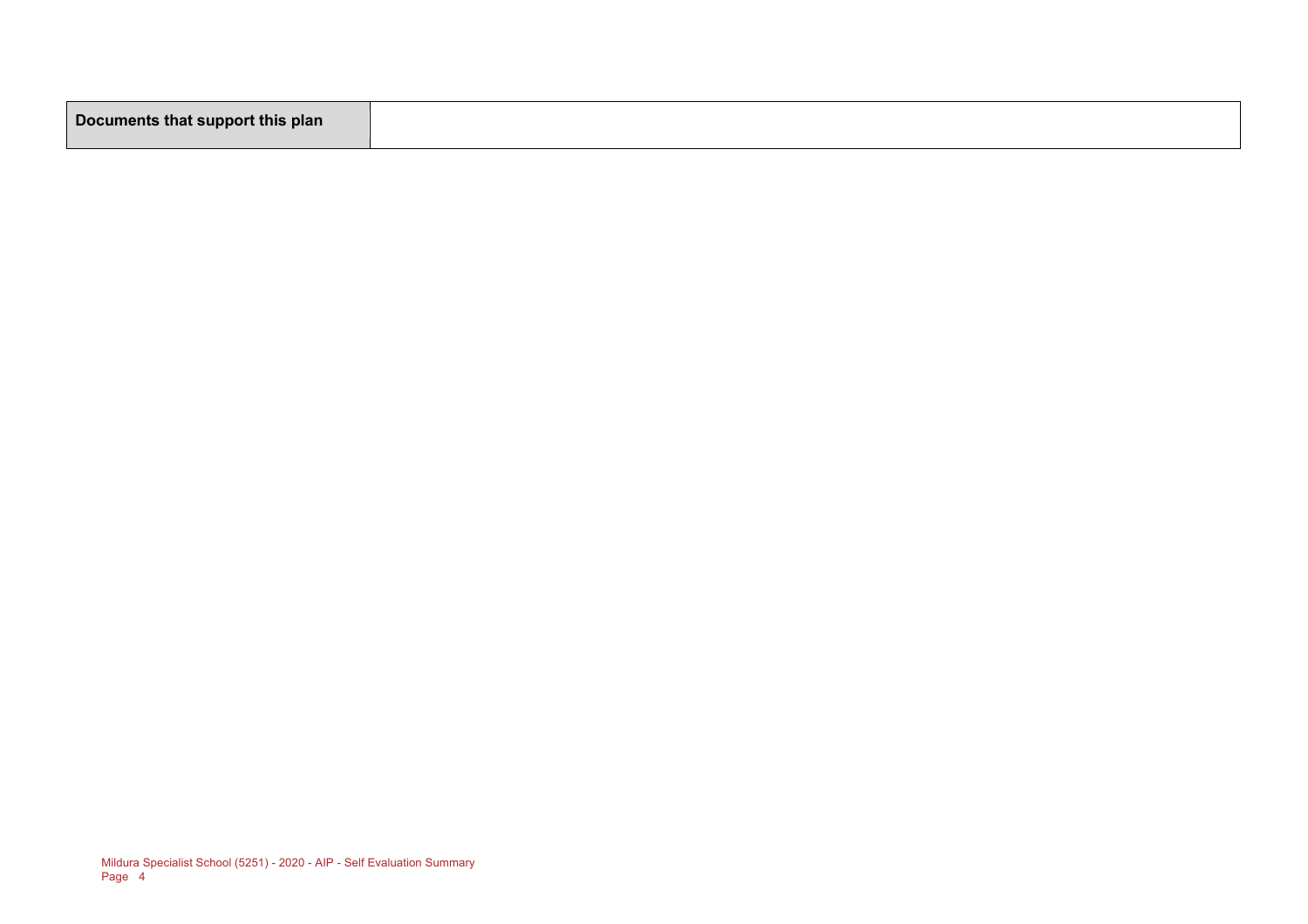### **SSP Goals Targets and KIS**

| Goal 1                                                                     | : Develop a whole school consistent pedagogical approach to teaching and learning to improve student outcomes.                                                                                                                                                                                                                                                                                                                                                                                                                                                                                                                                                                                                            |  |  |
|----------------------------------------------------------------------------|---------------------------------------------------------------------------------------------------------------------------------------------------------------------------------------------------------------------------------------------------------------------------------------------------------------------------------------------------------------------------------------------------------------------------------------------------------------------------------------------------------------------------------------------------------------------------------------------------------------------------------------------------------------------------------------------------------------------------|--|--|
| Target 1.1                                                                 | 90% of students will achieve growth against the Victorian Curriculum in English and Mathematics<br>80% of senior students will successfully complete designated modules in VCAL and VET.<br>Improvement in ratings in the School Staff Survey<br>-Academic emphasis 73<br>-Teacher collaboration 75<br>-Guaranteed and viable curriculum 83<br>Benchmarked ratings in 2017 for Student Attitude to School Survey:<br>-Learning Confidence<br>84<br>-Self-regulation and goal setting 84<br>-Stimulating learning<br>88<br>-Teacher Effectiveness<br>86                                                                                                                                                                    |  |  |
| <b>Key Improvement Strategy 1.a</b><br><b>Building practice excellence</b> | Improve the capacity of staff to provide a consistent approach across the school to planning and teaching with a focus on<br>reading                                                                                                                                                                                                                                                                                                                                                                                                                                                                                                                                                                                      |  |  |
| Goal 2                                                                     | Develop a whole school approach to monitoring, tracking and analysing student data for individual students, cohorts of<br>students and whole school.                                                                                                                                                                                                                                                                                                                                                                                                                                                                                                                                                                      |  |  |
| Target 2.1                                                                 | Improvement in ratings for Student Engagement in the Parent Opinion Survey at or above state level:<br>-Connectedness to Peers 65<br>-Student Motivation<br>50<br>-Social Skills<br>65<br>-School Connectedness<br>65<br>Improvement in ratings for Student Attitudes to School Survey from 2017 benchmark.<br>-School Connectedness<br>81<br>- Motivation and interest<br>93<br>-High expectations for success 95<br>Improvement in ratings for Staff Opinion Survey at or above the state level:<br>-Staff trust in colleagues<br>82<br>-Collective Responsibility<br>85<br>Data reflects an increase in attendance for specific cohorts, a decrease in suspensions and in tier 3 behaviours for any year of the review |  |  |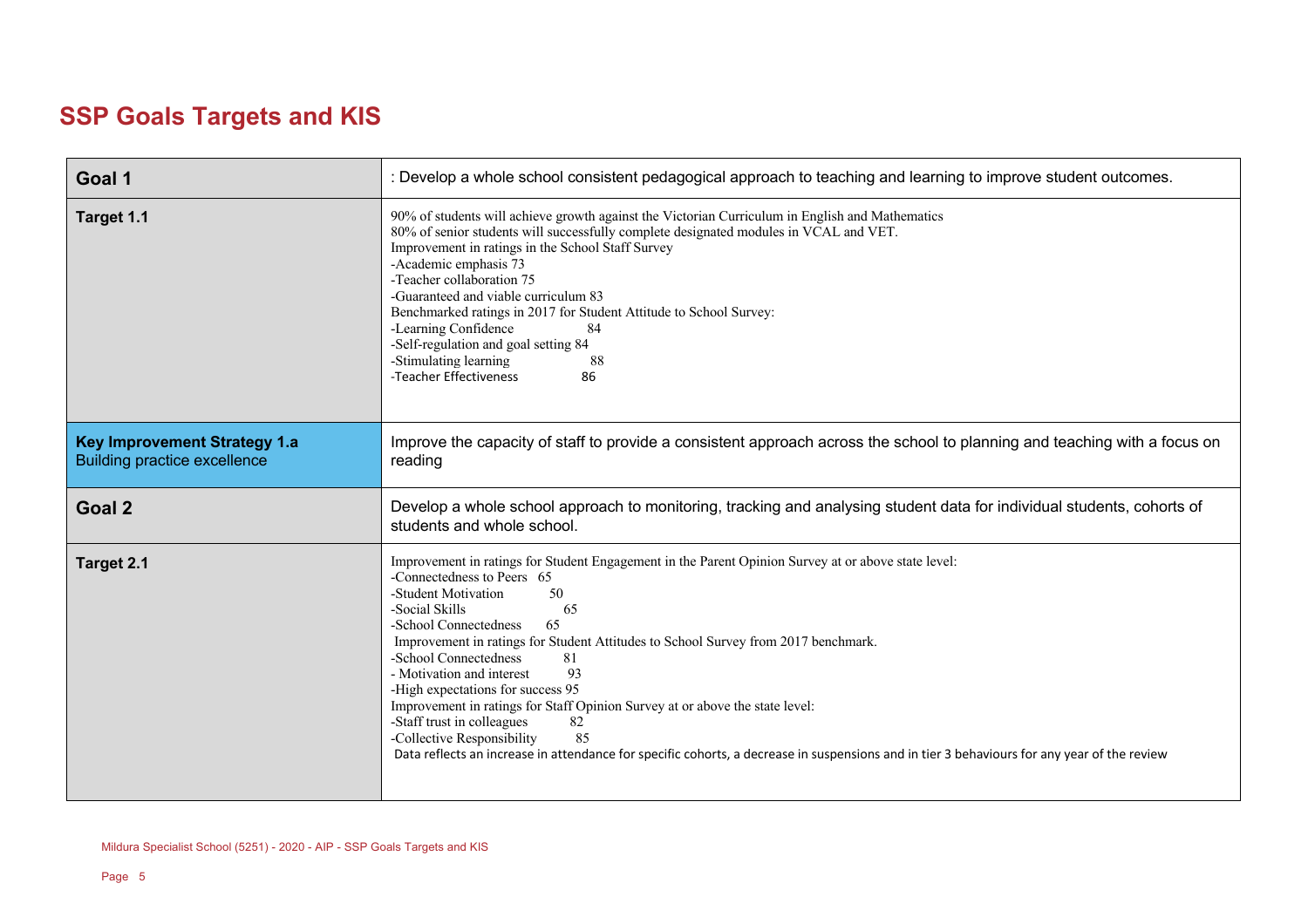| <b>Key Improvement Strategy 2.a</b><br><b>Building practice excellence</b>      | Develop teacher knowledge of how to use data to inform practice and improve student outcomes                                                                                                                                                                                                                                                                                                     |
|---------------------------------------------------------------------------------|--------------------------------------------------------------------------------------------------------------------------------------------------------------------------------------------------------------------------------------------------------------------------------------------------------------------------------------------------------------------------------------------------|
| Goal 3                                                                          | Develop consistency in implementing the school's vision, values and expectations in everyday practise across the school<br>to ensure community well-being and resilience                                                                                                                                                                                                                         |
| Target 3.1                                                                      | Improvement in Parent Opinion Survey<br>-Student Safety<br>13<br>-Classroom Behaviour<br>30<br>-General Satisfaction<br>90<br>Improvement in Student Attitudes to School Survey:<br>-Attitudes to attendance 82<br>-Classroom Behaviour<br>83<br>-Student voice and agency 79<br>Improvement in Staff Opinion Survey :<br>-Collective Efficacy<br>73<br>-Collective focus on student learning 89 |
| Key Improvement Strategy 3.a<br>Setting expectations and promoting<br>inclusion | Develop consistent practise within all classrooms and programs to support individual needs of students to successfully<br>participate in learning evidenced by data collated.                                                                                                                                                                                                                    |
| Goal 4                                                                          | To strengthen whole-school capacity for distributed and accountable leadership.                                                                                                                                                                                                                                                                                                                  |
| Target 4.1                                                                      | Baseline data collected in 2017.<br>Ratings in staff opinion survey at state level or above for<br>-School Leadership: Instructional leadership                                                                                                                                                                                                                                                  |
| <b>Key Improvement Strategy 4.a</b><br><b>Building leadership teams</b>         | Develop leadership skills in running effective PLT's and coaching others                                                                                                                                                                                                                                                                                                                         |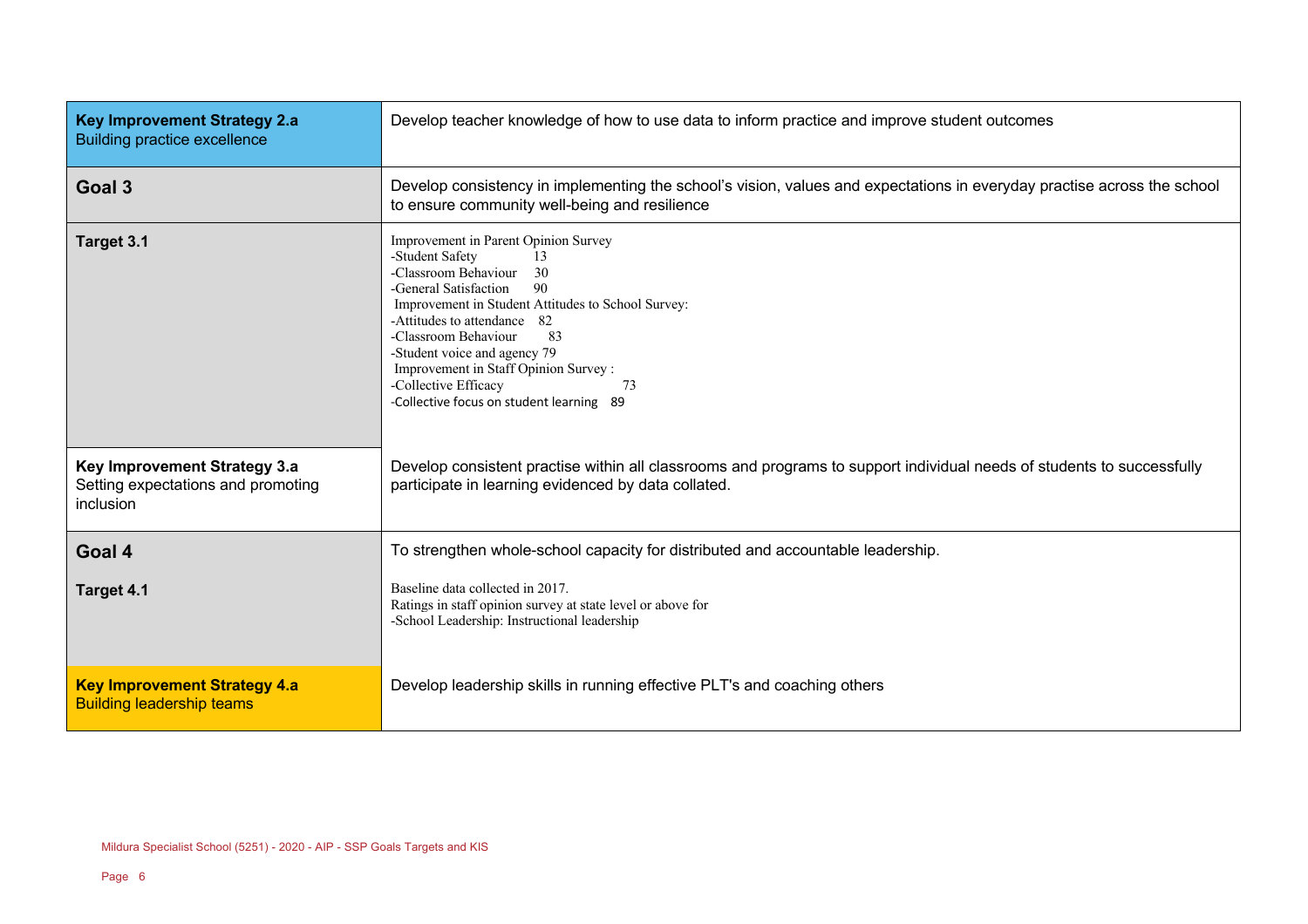Mildura Specialist School (5251) - 2020 - AIP - SSP Goals Targets and KIS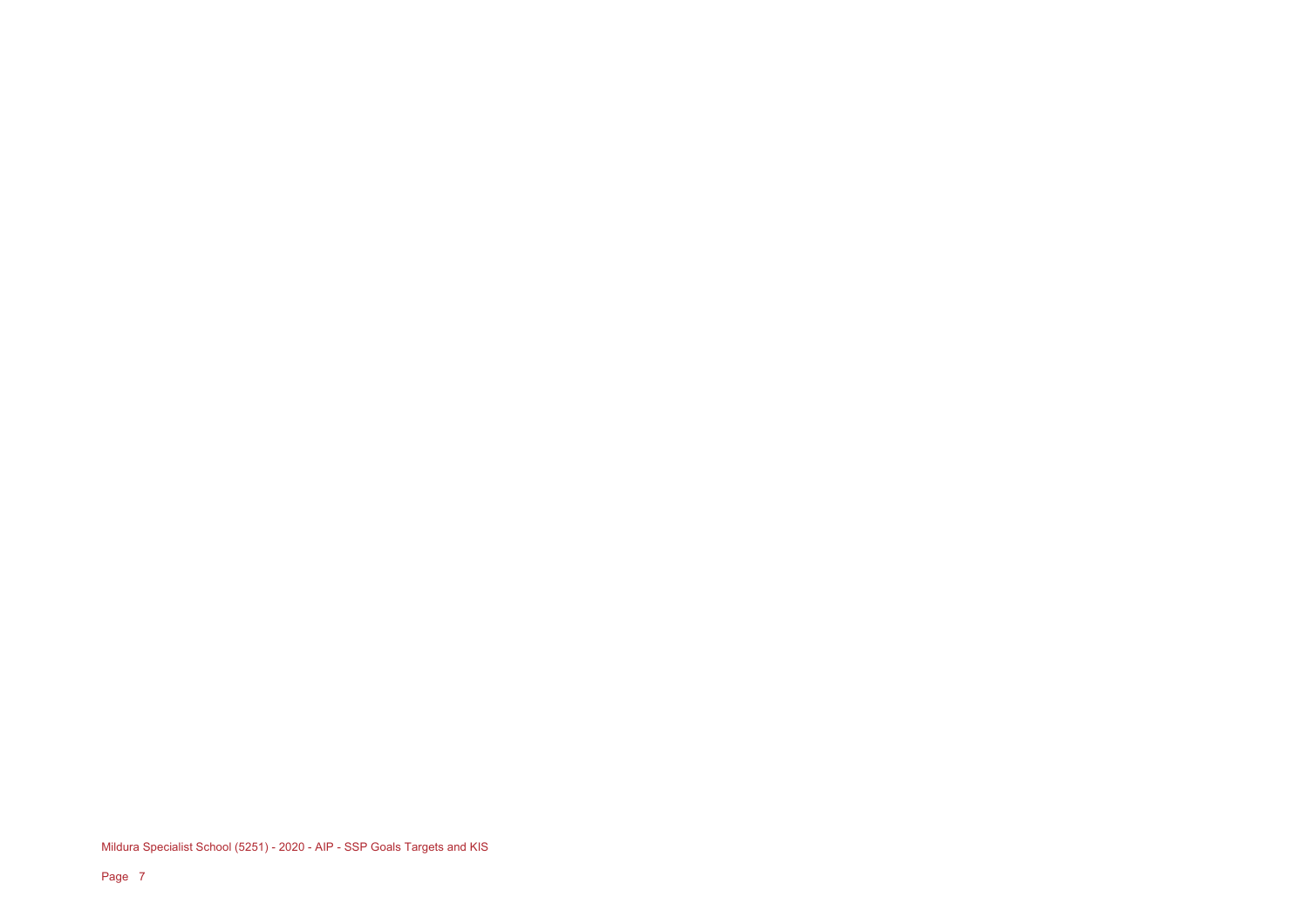#### **Select Annual Goals and KIS**

| <b>Four Year Strategic Goals</b>                                                                                                                           | Is this<br>selected for<br>focus this<br>year? | <b>Four Year Strategic Targets</b>                                                                                                                                                                                                                                                                                                                                                                                                                                                                                                                           | 12 month target<br>The 12 month target is an incremental step<br>towards meeting the 4-year target, using the<br>same data set.                                                                                                                                                                                                                                                 |  |
|------------------------------------------------------------------------------------------------------------------------------------------------------------|------------------------------------------------|--------------------------------------------------------------------------------------------------------------------------------------------------------------------------------------------------------------------------------------------------------------------------------------------------------------------------------------------------------------------------------------------------------------------------------------------------------------------------------------------------------------------------------------------------------------|---------------------------------------------------------------------------------------------------------------------------------------------------------------------------------------------------------------------------------------------------------------------------------------------------------------------------------------------------------------------------------|--|
| : Develop a whole school consistent<br>pedagogical approach to teaching<br>and learning to improve student<br>outcomes.                                    | Yes                                            | 90% of students will achieve growth against the Victorian Curriculum in English<br>and Mathematics<br>80% of senior students will successfully complete designated modules in VCAL<br>and VET.<br>Improvement in ratings in the School Staff Survey<br>-Academic emphasis 73<br>-Teacher collaboration 75<br>-Guaranteed and viable curriculum 83<br>Benchmarked ratings in 2017 for Student Attitude to School Survey:<br>-Learning Confidence<br>84<br>-Self-regulation and goal setting 84<br>-Stimulating learning<br>88<br>-Teacher Effectiveness<br>86 | Academic emphasis 72.14-73.00<br>-Teacher collaboration 74.86-76.00<br>-Guaranteed and viable curriculum 76.52-<br>78.00<br>Benchmarked ratings in 2017 for Student<br>Attitude to School Survey:<br>83.3-85<br>-Learning Confidence<br>-Self-regulation and goal setting 86.7-<br>88.00<br>-Stimulating learning<br>$48.3 -$<br>50.00<br>-Effective Teaching Time 73.3 - 75.00 |  |
| Develop a whole school approach to<br>monitoring, tracking and analysing<br>student data for individual students,<br>cohorts of students and whole school. | <b>Yes</b>                                     | Improvement in ratings for Student Engagement in the Parent Opinion Survey at<br>or above state level:<br>-Connectedness to Peers 65<br>50<br>-Student Motivation<br>-Social Skills<br>65<br>-School Connectedness<br>65                                                                                                                                                                                                                                                                                                                                     | Improvement in ratings for Student<br>Engagement in the Parent Opinion<br>Survey at or above state level:<br>-Student connectedness 88.6-90.00                                                                                                                                                                                                                                  |  |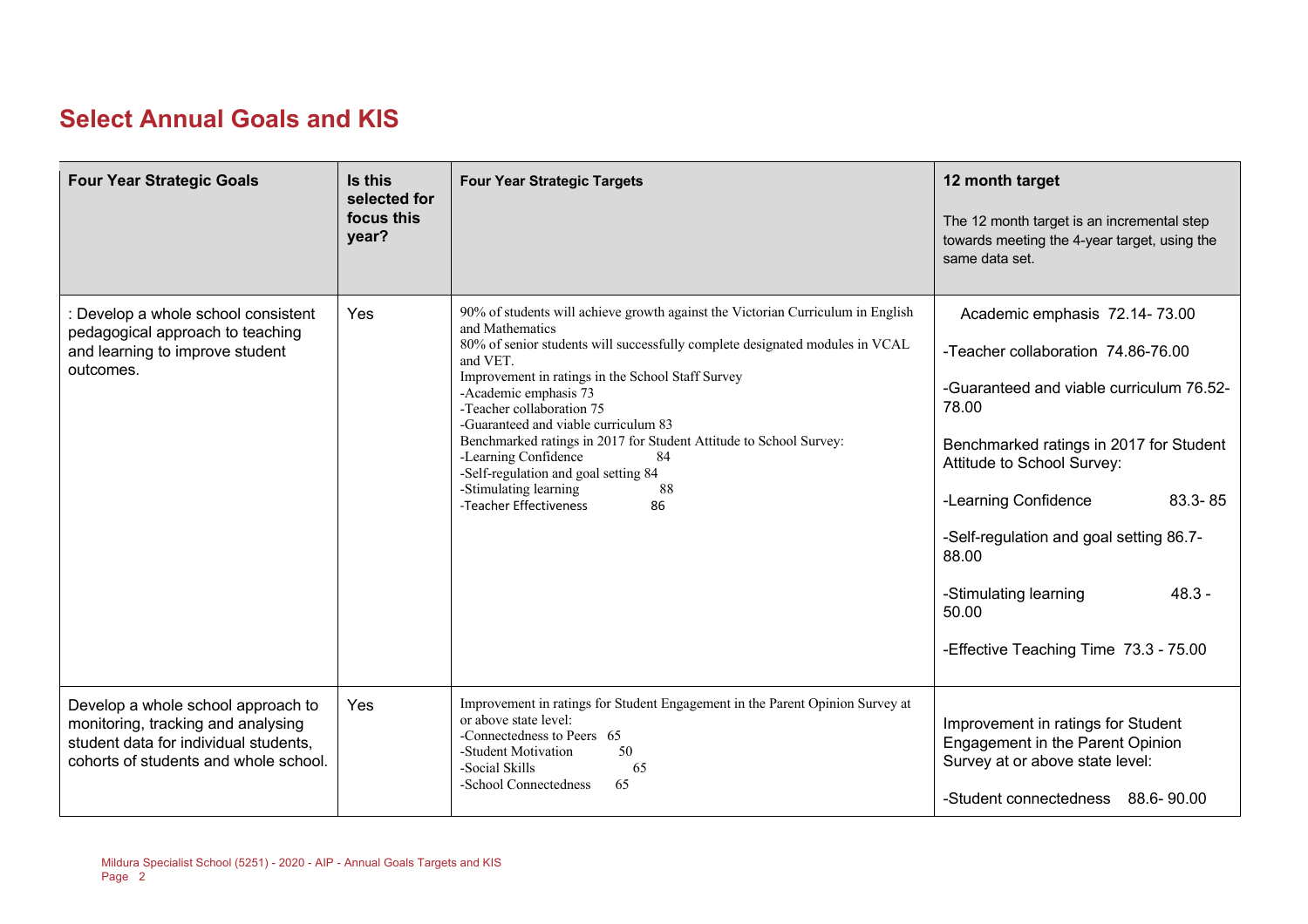|                                                                                                                                                                                   |           | Improvement in ratings for Student Attitudes to School Survey from 2017<br>benchmark.<br>-School Connectedness<br>81<br>93<br>- Motivation and interest<br>-High expectations for success 95<br>Improvement in ratings for Staff Opinion Survey at or above the state level:<br>-Staff trust in colleagues<br>82<br>85<br>-Collective Responsibility<br>Data reflects an increase in attendance for specific cohorts, a decrease in<br>suspensions and in tier 3 behaviours for any year of the review | -Student Motivation<br>91.1-93.00<br>-Social Skills<br>-School C<br>Improvement in ratings for Student<br>Attitudes to School Survey from 2017<br>benchmark.<br>-School Connectedness<br>81<br>- Motivation and interest<br>81.7-83<br>-High expectations for success 68.3-70<br>Improvement in ratings for Staff Opinion<br>Survey at or above the state level:<br>-Staff trust in colleagues<br>82<br>85 |
|-----------------------------------------------------------------------------------------------------------------------------------------------------------------------------------|-----------|--------------------------------------------------------------------------------------------------------------------------------------------------------------------------------------------------------------------------------------------------------------------------------------------------------------------------------------------------------------------------------------------------------------------------------------------------------------------------------------------------------|------------------------------------------------------------------------------------------------------------------------------------------------------------------------------------------------------------------------------------------------------------------------------------------------------------------------------------------------------------------------------------------------------------|
| Develop consistency in implementing<br>the school's vision, values and<br>expectations in everyday practise<br>across the school to ensure<br>community well-being and resilience | <b>No</b> | Improvement in Parent Opinion Survey<br>-Student Safety<br>13<br>30<br>-Classroom Behaviour<br>90<br>-General Satisfaction<br>Improvement in Student Attitudes to School Survey:<br>-Attitudes to attendance 82<br>-Classroom Behaviour<br>83<br>-Student voice and agency 79<br>Improvement in Staff Opinion Survey :<br>-Collective Efficacy<br>73<br>-Collective focus on student learning 89                                                                                                       | -Collective Responsibility                                                                                                                                                                                                                                                                                                                                                                                 |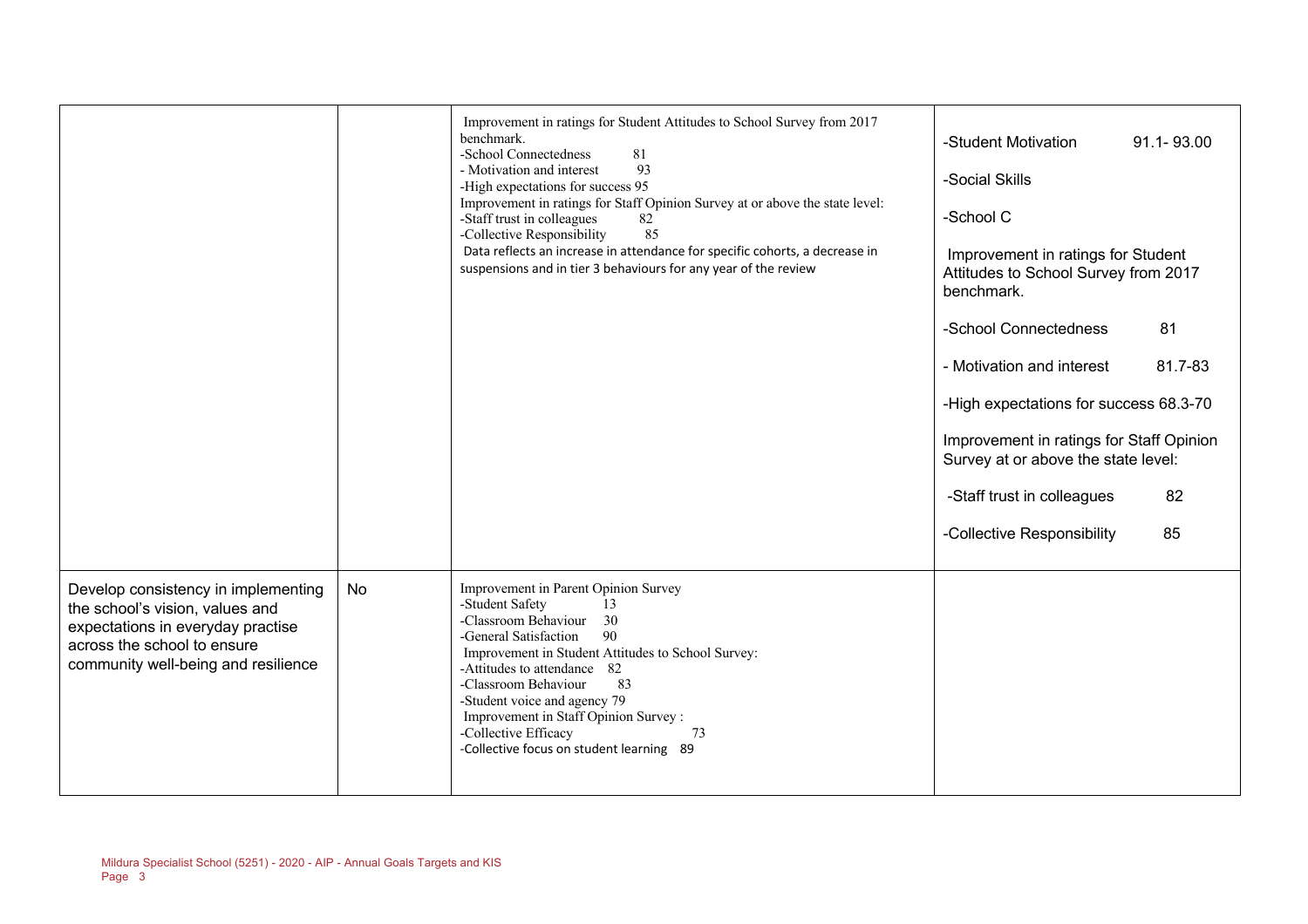| To strengthen whole-school capacity<br>for distributed and accountable<br>leadership. | No. | Baseline data collected in 2017.<br>Ratings in staff opinion survey at state level or above for<br>-School Leadership: Instructional leadership |  |
|---------------------------------------------------------------------------------------|-----|-------------------------------------------------------------------------------------------------------------------------------------------------|--|
|---------------------------------------------------------------------------------------|-----|-------------------------------------------------------------------------------------------------------------------------------------------------|--|

| Goal 1                                                  | : Develop a whole school consistent pedagogical approach to teaching and learning to improve student outcomes.                       |                                              |  |  |
|---------------------------------------------------------|--------------------------------------------------------------------------------------------------------------------------------------|----------------------------------------------|--|--|
| 12 Month Target 1.1                                     | Academic emphasis 72.14-73.00                                                                                                        |                                              |  |  |
|                                                         | -Teacher collaboration 74.86-76.00                                                                                                   |                                              |  |  |
|                                                         | -Guaranteed and viable curriculum 76.52-78.00                                                                                        |                                              |  |  |
|                                                         | Benchmarked ratings in 2017 for Student Attitude to School Survey:                                                                   |                                              |  |  |
|                                                         | 83.3-85<br>-Learning Confidence                                                                                                      |                                              |  |  |
|                                                         | -Self-regulation and goal setting 86.7-88.00                                                                                         |                                              |  |  |
|                                                         | -Stimulating learning<br>48.3 -50.00                                                                                                 |                                              |  |  |
|                                                         | -Effective Teaching Time 73.3 - 75.00                                                                                                |                                              |  |  |
| <b>Key Improvement Strategies</b>                       |                                                                                                                                      | Is this KIS selected for focus this<br>year? |  |  |
| KIS <sub>1</sub><br><b>Building practice excellence</b> | Improve the capacity of staff to provide a consistent approach across the school to<br>planning and teaching with a focus on reading | Yes                                          |  |  |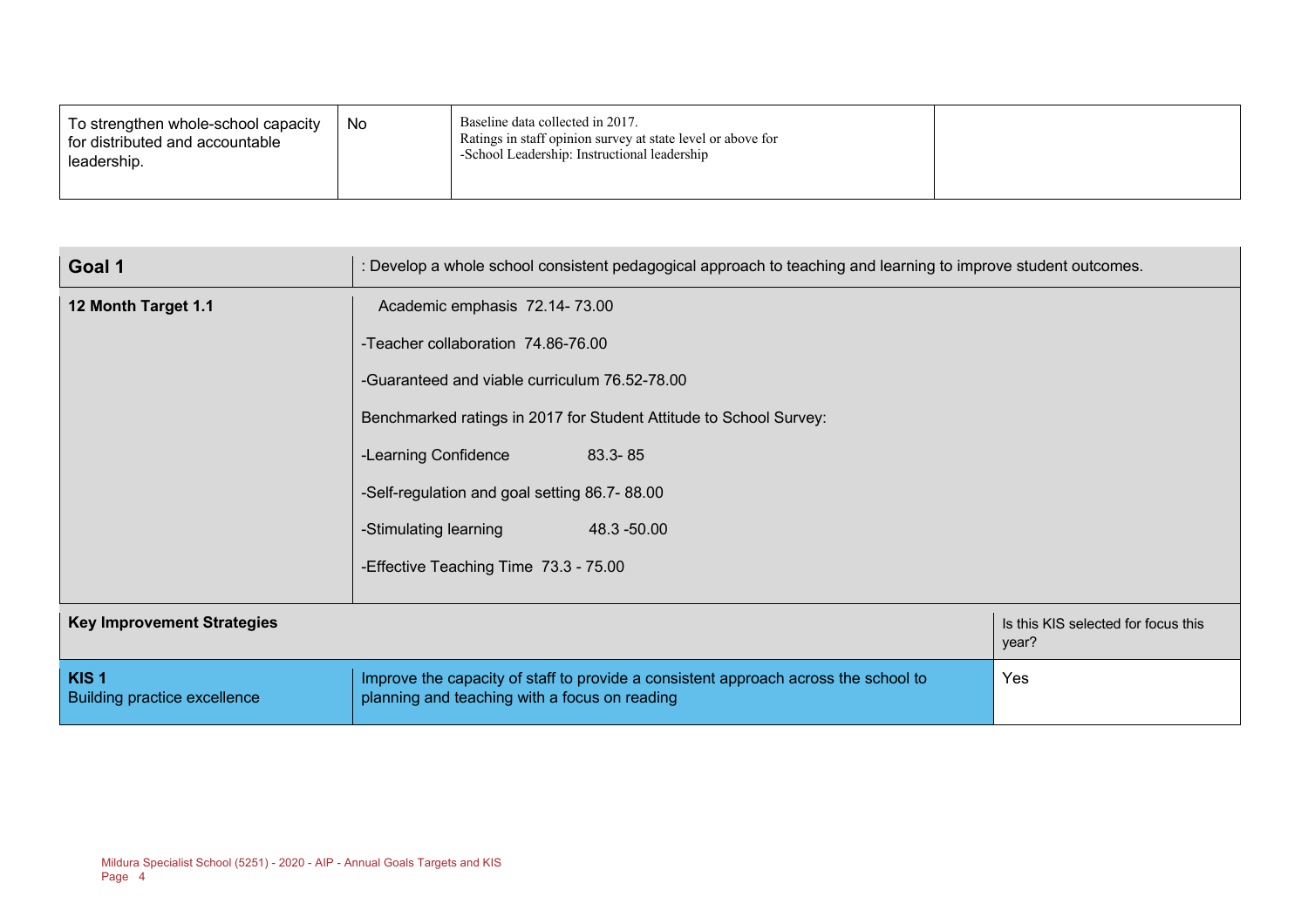| Explain why the school has selected this<br>KIS as a focus for this year. Please make<br>reference to the self-evaluation, relevant<br>school data, the progress against School<br>Strategic Plan (SSP) goals, targets, and the<br>diagnosis of issues requiring particular<br>attention. | Consolidate the work completed in the past 12 months on the curriculum and pedagogical model.                                                                                                                                                                                                                                                                                                                                                                                                                                                                               |
|-------------------------------------------------------------------------------------------------------------------------------------------------------------------------------------------------------------------------------------------------------------------------------------------|-----------------------------------------------------------------------------------------------------------------------------------------------------------------------------------------------------------------------------------------------------------------------------------------------------------------------------------------------------------------------------------------------------------------------------------------------------------------------------------------------------------------------------------------------------------------------------|
| Goal 2                                                                                                                                                                                                                                                                                    | Develop a whole school approach to monitoring, tracking and analysing student data for individual students, cohorts of<br>students and whole school.                                                                                                                                                                                                                                                                                                                                                                                                                        |
| 12 Month Target 2.1                                                                                                                                                                                                                                                                       | Improvement in ratings for Student Engagement in the Parent Opinion Survey at or above state level:<br>-Student connectedness 88.6-90.00<br>-Student Motivation<br>91.1-93.00<br>-Social Skills<br>-School C<br>Improvement in ratings for Student Attitudes to School Survey from 2017 benchmark.<br>-School Connectedness<br>81<br>- Motivation and interest<br>81.7-83<br>-High expectations for success 68.3-70<br>Improvement in ratings for Staff Opinion Survey at or above the state level:<br>-Staff trust in colleagues<br>82<br>-Collective Responsibility<br>85 |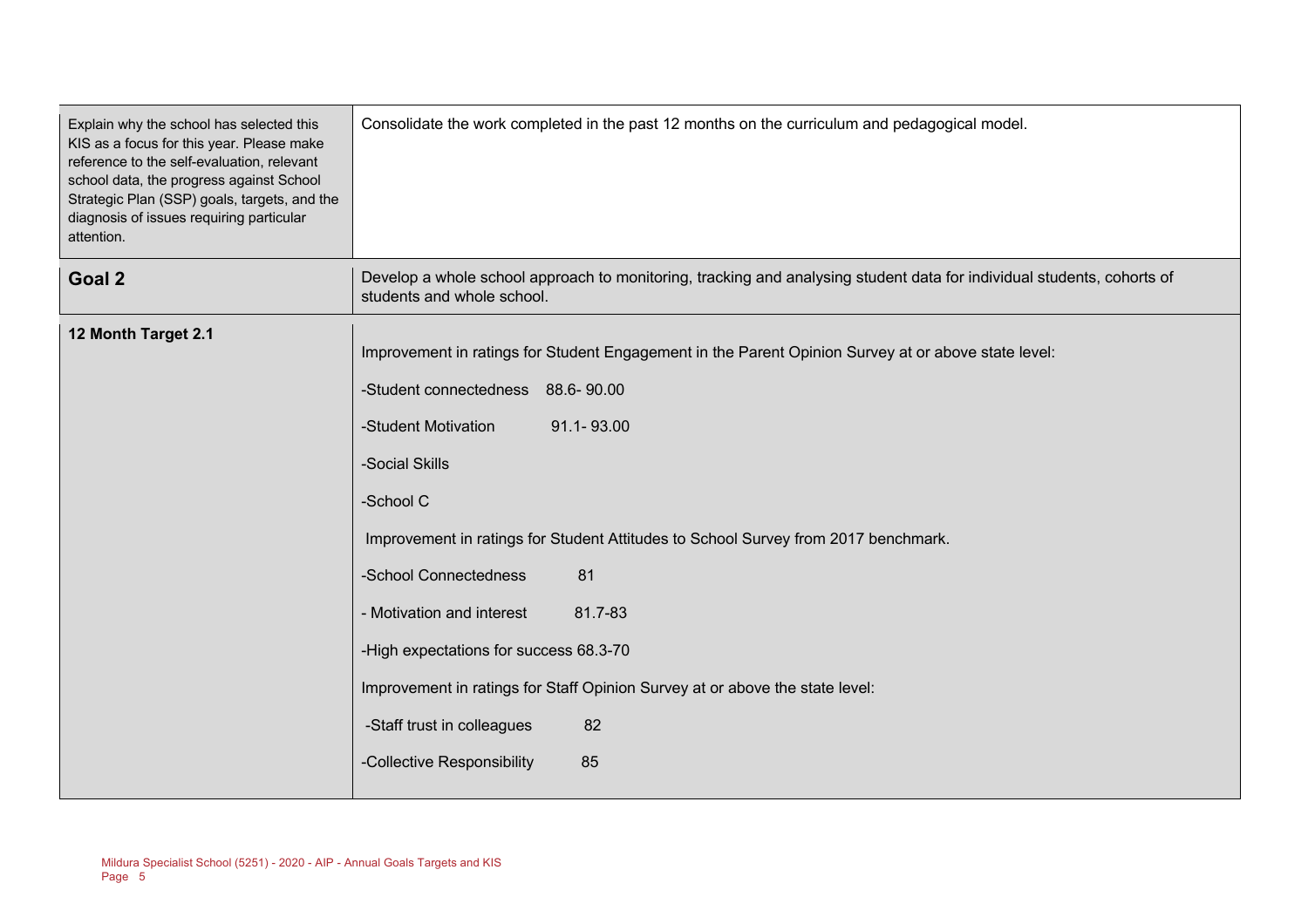| <b>Key Improvement Strategies</b>                                                                                                                                                                                                                                                         |                                                                                                 | Is this KIS selected for focus this<br>year? |
|-------------------------------------------------------------------------------------------------------------------------------------------------------------------------------------------------------------------------------------------------------------------------------------------|-------------------------------------------------------------------------------------------------|----------------------------------------------|
| KIS <sub>1</sub><br>Building practice excellence                                                                                                                                                                                                                                          | Develop teacher knowledge of how to use data to inform practice and improve student<br>outcomes | Yes                                          |
| Explain why the school has selected this<br>KIS as a focus for this year. Please make<br>reference to the self-evaluation, relevant<br>school data, the progress against School<br>Strategic Plan (SSP) goals, targets, and the<br>diagnosis of issues requiring particular<br>attention. | To continue embedding the work completed over the past 12 months on data informed practice.     |                                              |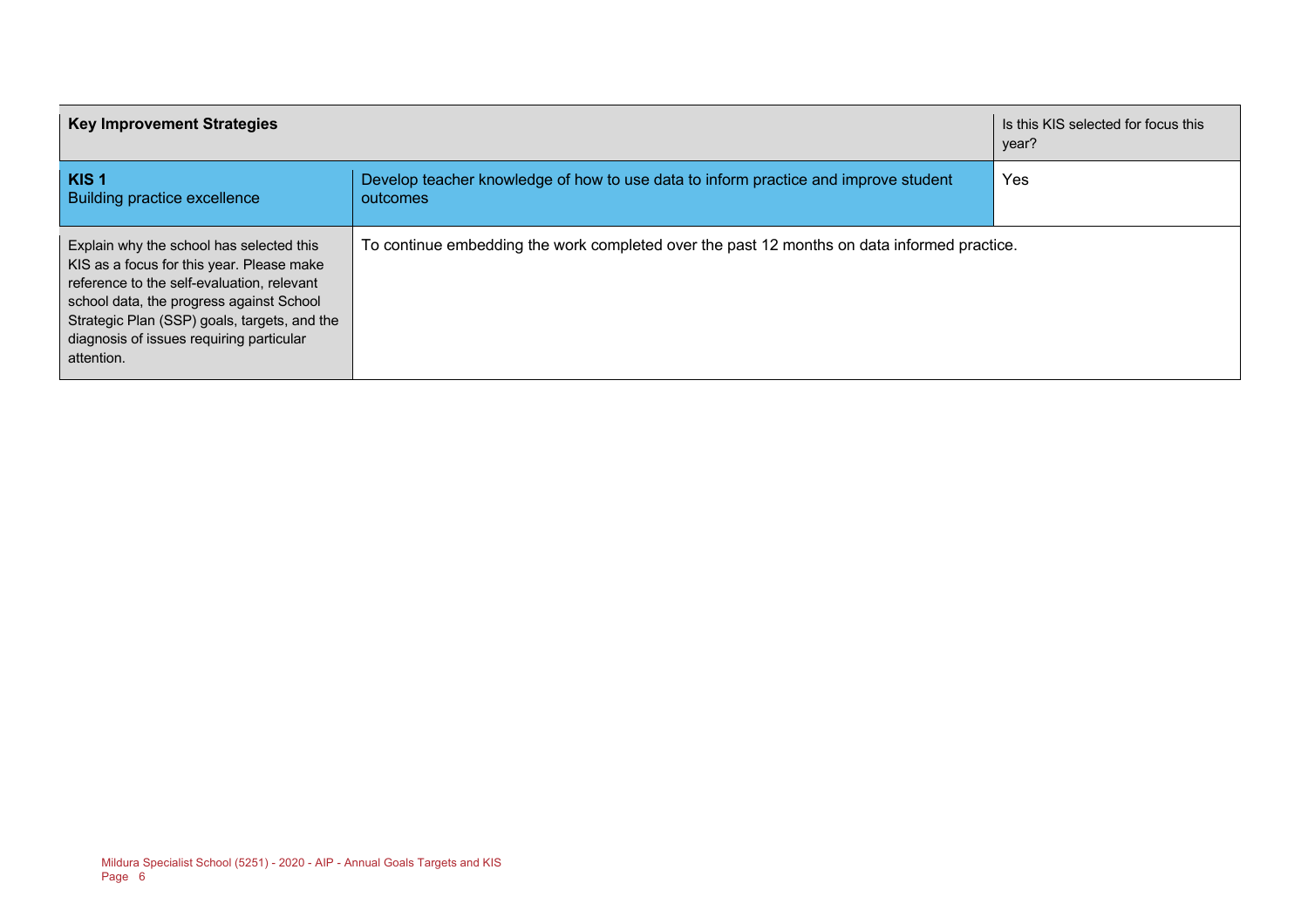### **Define Actions, Outcomes and Activities**

| Goal 1                                                  | : Develop a whole school consistent pedagogical approach to teaching and learning to improve student outcomes.                                                                                                                                                                                                                                     |
|---------------------------------------------------------|----------------------------------------------------------------------------------------------------------------------------------------------------------------------------------------------------------------------------------------------------------------------------------------------------------------------------------------------------|
| 12 Month Target 1.1                                     | Academic emphasis 72.14-73.00                                                                                                                                                                                                                                                                                                                      |
|                                                         | -Teacher collaboration 74.86-76.00                                                                                                                                                                                                                                                                                                                 |
|                                                         | -Guaranteed and viable curriculum 76.52-78.00                                                                                                                                                                                                                                                                                                      |
|                                                         | Benchmarked ratings in 2017 for Student Attitude to School Survey:                                                                                                                                                                                                                                                                                 |
|                                                         | -Learning Confidence<br>83.3-85                                                                                                                                                                                                                                                                                                                    |
|                                                         | -Self-regulation and goal setting 86.7-88.00                                                                                                                                                                                                                                                                                                       |
|                                                         | -Stimulating learning<br>48.3 -50.00                                                                                                                                                                                                                                                                                                               |
|                                                         | -Effective Teaching Time 73.3 - 75.00                                                                                                                                                                                                                                                                                                              |
| KIS <sub>1</sub><br><b>Building practice excellence</b> | Improve the capacity of staff to provide a consistent approach across the school to planning and teaching with a focus on reading                                                                                                                                                                                                                  |
| <b>Actions</b>                                          | Continue with PLC's<br>Introduce peer observations<br>Consolidate our pedagogical model                                                                                                                                                                                                                                                            |
| <b>Outcomes</b>                                         | Students: will show an increase in the use of Oral Language<br>Teachers: will improve their practices through the feedback from peer observations and PLCs.<br>Leadership: establish and refine the processes of collaborating through the development of protocols<br>Community: wider awareness and engagement in the school wide Literacy focus |
| <b>Success Indicators</b>                               | Data will show improvement in Literacy skills                                                                                                                                                                                                                                                                                                      |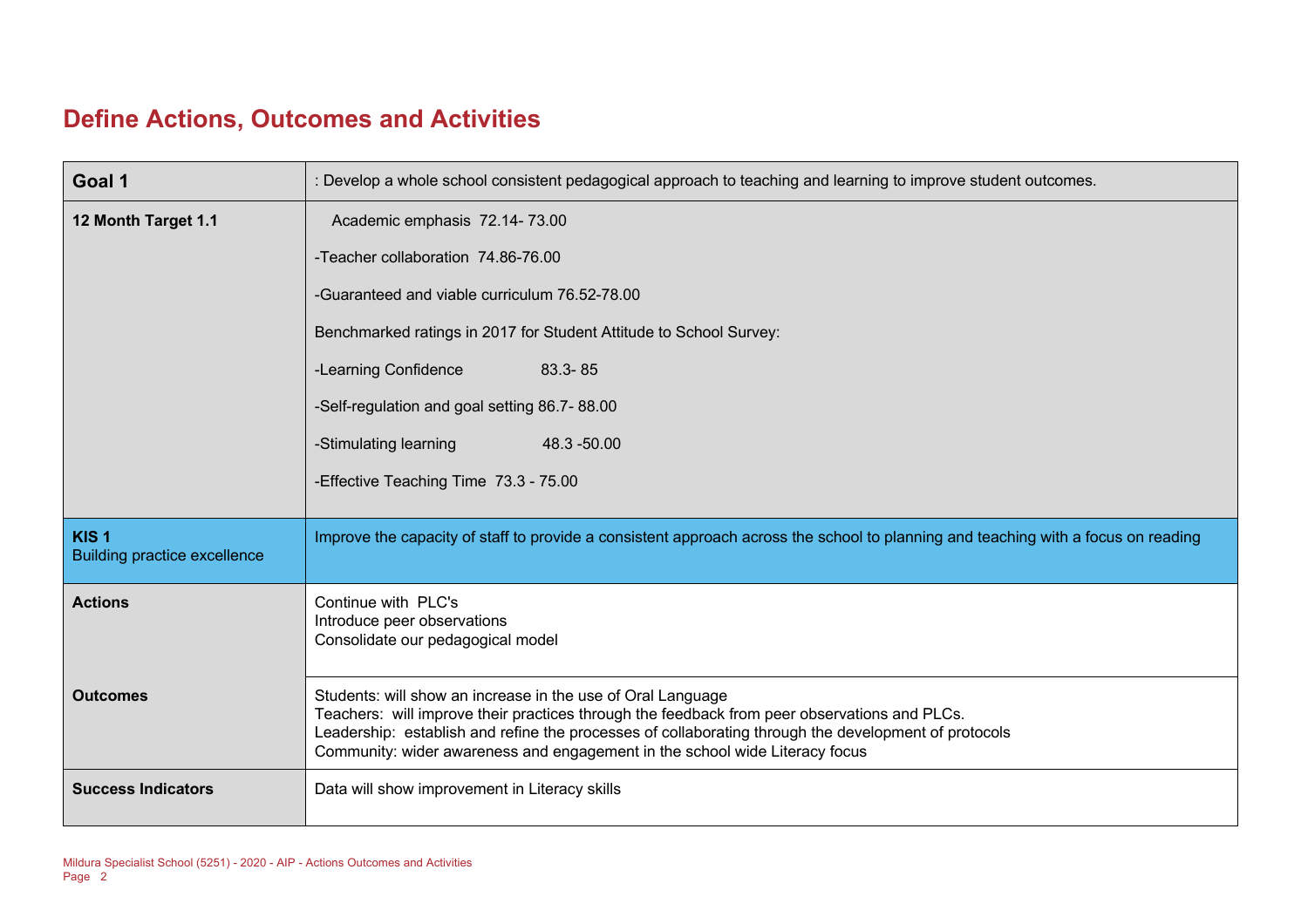| <b>Activities and Milestones</b>                                                                                                                                               | Who                                                                                                     | Is this a PL<br><b>Priority</b> | When                             | <b>Budget</b>                                                         |
|--------------------------------------------------------------------------------------------------------------------------------------------------------------------------------|---------------------------------------------------------------------------------------------------------|---------------------------------|----------------------------------|-----------------------------------------------------------------------|
| Establish a peer observation and coaching format and process for<br>all teachers to participate in at least one per term related to the<br>components of the pedagogical model | $\overline{\mathbf{Z}}$ Allied Health<br>School Improvement Team                                        | $\overline{M}$ PLP<br>Priority  | from:<br>Term 1<br>to:<br>Term 4 | \$0.00<br>Equity funding will<br>be used                              |
| Professional Learning Communities related to Oral<br>Language and Engagement with protocols developed                                                                          | $\overline{\Box}$ All Staff                                                                             | <b>ØPLP</b><br>Priority         | from:<br>Term 2<br>to:<br>Term 3 | \$0.00<br>Equity funding will<br>be used                              |
| Continue professional learning modules for Project Core and<br>embed use of Universal Core Vocabulary in the classroom<br>New staff will complete Project Core Modules         | $\overline{\triangle}$ All Staff<br>$\overline{\mathbf{Z}}$ Allied Health<br>$\triangledown$ Teacher(s) | <b>☑</b> PLP<br>Priority        | from:<br>Term 1<br>to:<br>Term 4 | \$30,000.00<br>$\triangleright$ Equity funding will<br>be used        |
| Explore and utilise resources from the Literacy toolkit to improve<br>teacher practice through<br>professional learning                                                        | $\triangleright$ Learning Specialist(s)<br>$\overline{\mathbf{y}}$ Literacy Leader                      | <b>☑</b> PLP<br>Priority        | from:<br>Term 1<br>to:<br>Term 4 | \$0.00<br>Equity funding will<br>be used                              |
| Incorporate peer coaching focus into PDP                                                                                                                                       | $\overline{\mathbf{M}}$ Teacher(s)                                                                      | <b>☑</b> PLP<br>Priority        | from:<br>Term 1<br>to:<br>Term 4 | \$45,125.00<br>$\overline{\mathbf{M}}$ Equity funding will<br>be used |
| Develop a whole School approach to communicating with families<br>of students with limited verbal skills                                                                       | $\overline{\mathbf{Z}}$ Allied Health                                                                   | $\overline{M}$ PLP<br>Priority  | from:<br>Term 1                  | \$88,849.00                                                           |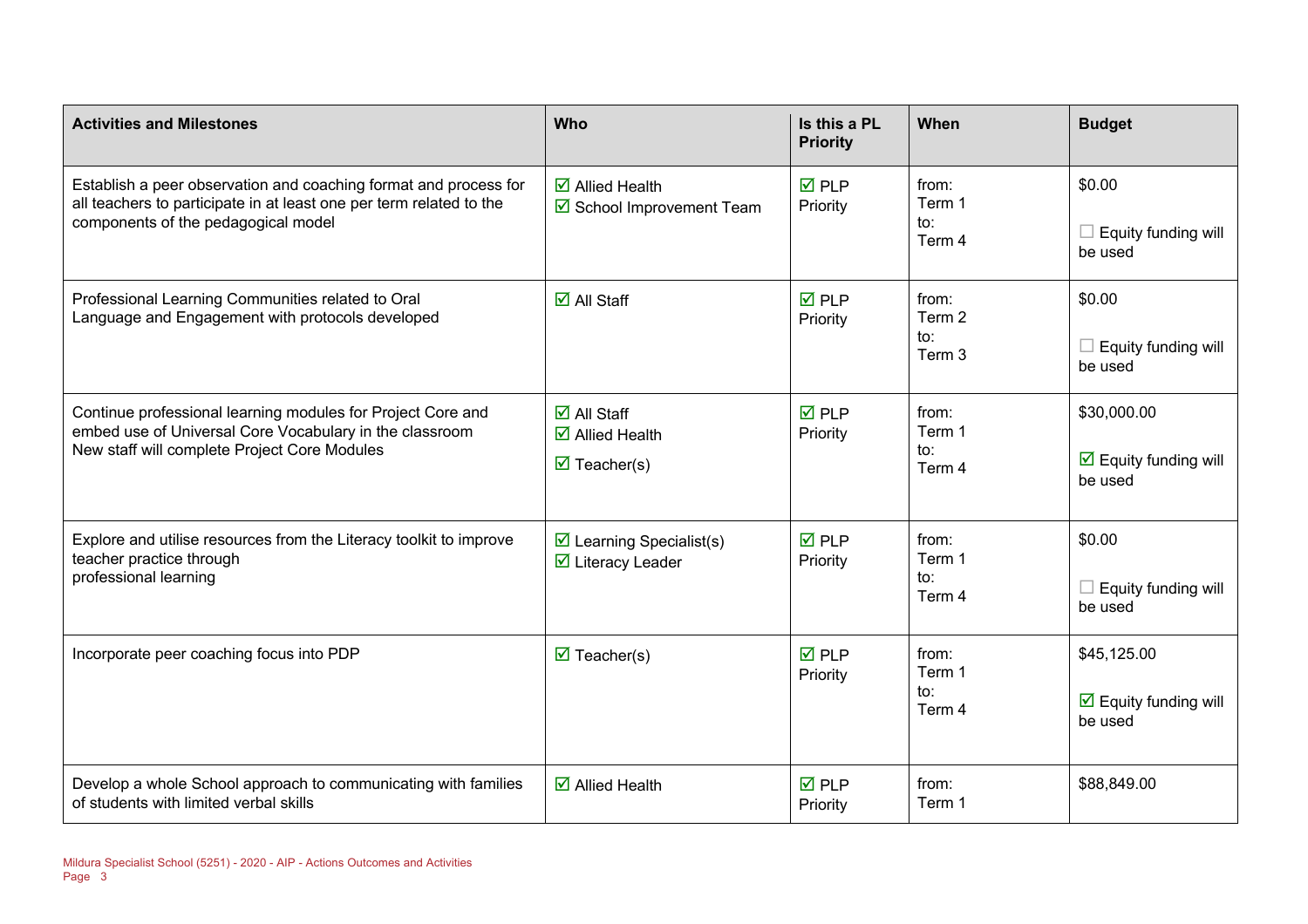|                                                                                                                                                         |                                                                                                                                                                   |                                                                                                                                                                                                      |                                | to:<br>Term 4                    | $\overline{\mathbf{M}}$ Equity funding will<br>be used         |
|---------------------------------------------------------------------------------------------------------------------------------------------------------|-------------------------------------------------------------------------------------------------------------------------------------------------------------------|------------------------------------------------------------------------------------------------------------------------------------------------------------------------------------------------------|--------------------------------|----------------------------------|----------------------------------------------------------------|
| Explore a consistent approach to teaching writing and complete<br>professional development in the writing process involving the use<br>of oral language |                                                                                                                                                                   | $\overline{\mathsf{d}}$ All Staff<br>$\overline{\mathbf{a}}$ Allied Health<br>$\triangleright$ Learning Specialist(s)                                                                                | $\overline{M}$ PLP<br>Priority | from:<br>Term 2<br>to:<br>Term 4 | \$0.00<br>Equity funding will<br>be used                       |
| Complete relevant professional learning-specifically for the BIg 6,<br>specifically oral language and communication.                                    |                                                                                                                                                                   | $\overline{\triangle}$ All Staff                                                                                                                                                                     | $\overline{M}$ PLP<br>Priority | from:<br>Term 2<br>to:<br>Term 3 | \$10,000.00<br>$\triangleright$ Equity funding will<br>be used |
| Goal 2                                                                                                                                                  | whole school.                                                                                                                                                     | Develop a whole school approach to monitoring, tracking and analysing student data for individual students, cohorts of students and                                                                  |                                |                                  |                                                                |
| 12 Month Target 2.1                                                                                                                                     | -Student connectedness 88.6-90.00<br>-Student Motivation<br>91.1-93.00<br>-Social Skills<br>-School C<br>-School Connectedness<br>81<br>- Motivation and interest | Improvement in ratings for Student Engagement in the Parent Opinion Survey at or above state level:<br>Improvement in ratings for Student Attitudes to School Survey from 2017 benchmark.<br>81.7-83 |                                |                                  |                                                                |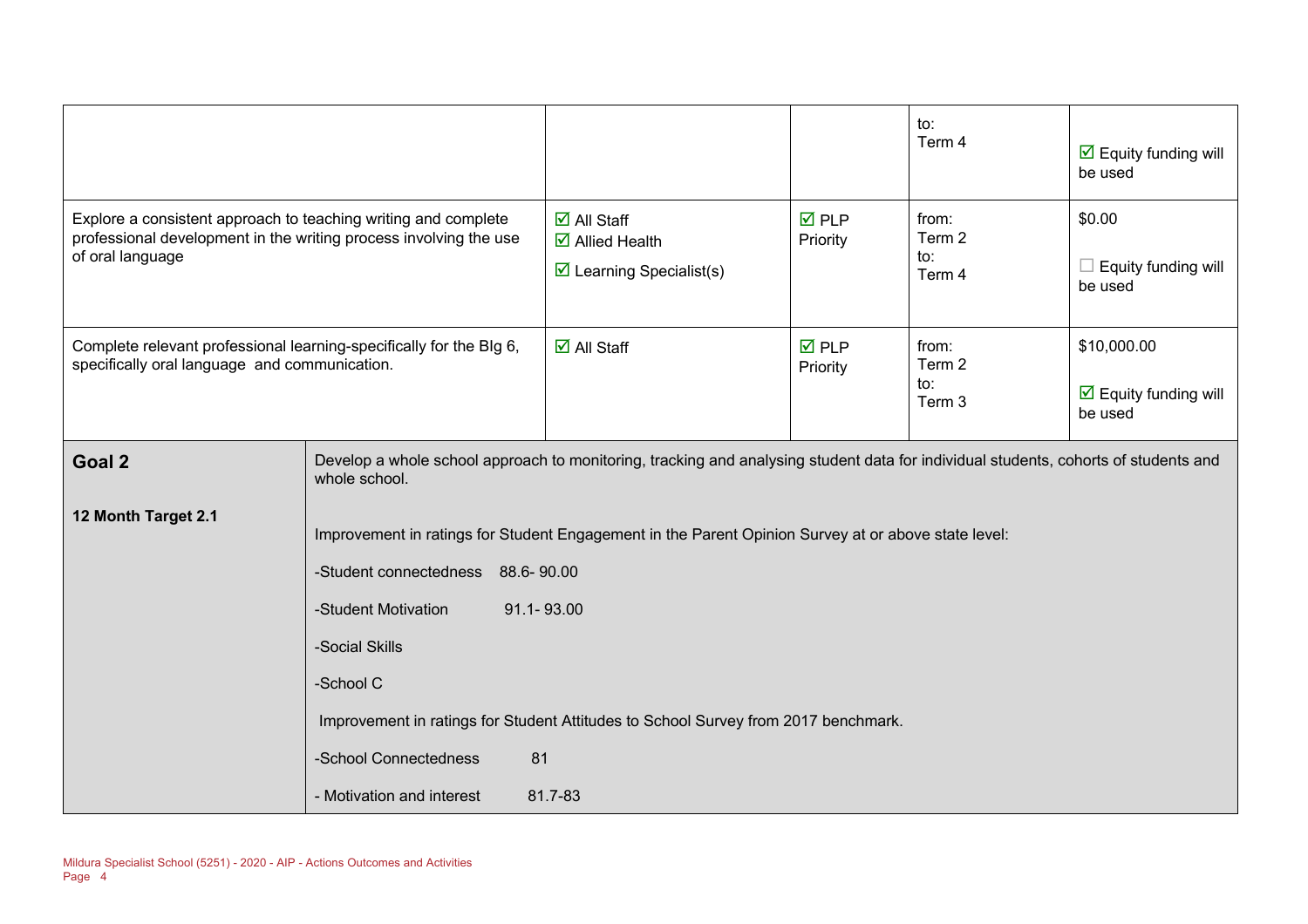|                                                                                                                                                                               | -High expectations for success 68.3-70<br>-Staff trust in colleagues<br>-Collective Responsibility<br>85 | Improvement in ratings for Staff Opinion Survey at or above the state level:<br>82                                             |                                 |                                  |                                                                      |
|-------------------------------------------------------------------------------------------------------------------------------------------------------------------------------|----------------------------------------------------------------------------------------------------------|--------------------------------------------------------------------------------------------------------------------------------|---------------------------------|----------------------------------|----------------------------------------------------------------------|
| KIS <sub>1</sub><br><b>Building practice excellence</b>                                                                                                                       |                                                                                                          | Develop teacher knowledge of how to use data to inform practice and improve student outcomes                                   |                                 |                                  |                                                                      |
| <b>Actions</b>                                                                                                                                                                | Establish a consistent approach to data collection                                                       |                                                                                                                                |                                 |                                  |                                                                      |
| <b>Outcomes</b>                                                                                                                                                               |                                                                                                          | Teachers will improve their skills in identifying students individual levels related to the Victorian Curriculum and VCAL/VET. |                                 |                                  |                                                                      |
| <b>Success Indicators</b>                                                                                                                                                     | strategies to show student growth.                                                                       | Teachers will be able to identify students individual levels related to the Victorian Curriculum and VCAL through assessment   |                                 |                                  |                                                                      |
| <b>Activities and Milestones</b>                                                                                                                                              |                                                                                                          | <b>Who</b>                                                                                                                     | Is this a PL<br><b>Priority</b> | When                             | <b>Budget</b>                                                        |
| Revise the assessment schedule, including exploring assessment<br>tools on the insight Assessment Platform, Junior Oral Language<br>Screening Tool and sections of the CELF-5 |                                                                                                          | $\overline{\mathbf{a}}$ Allied Health<br>$\triangleright$ Learning Specialist(s)<br>$\overline{\mathbf{M}}$ Literacy Leader    | $\overline{M}$ PLP<br>Priority  | from:<br>Term 1<br>to:<br>Term 4 | \$0.00<br>$\Box$ Equity funding will<br>be used                      |
| Explore Xuno for more efficient data collection for tracking tier 1, 2<br>and 3 behaviours.                                                                                   |                                                                                                          | $\boxtimes$ Leadership Team<br>$\overline{\mathbf{M}}$ Team Leader(s)                                                          | $\overline{M}$ PLP<br>Priority  | from:<br>Term 1<br>to:<br>Term 4 | \$5,000.00<br>$\overline{\mathbf{M}}$ Equity funding will<br>be used |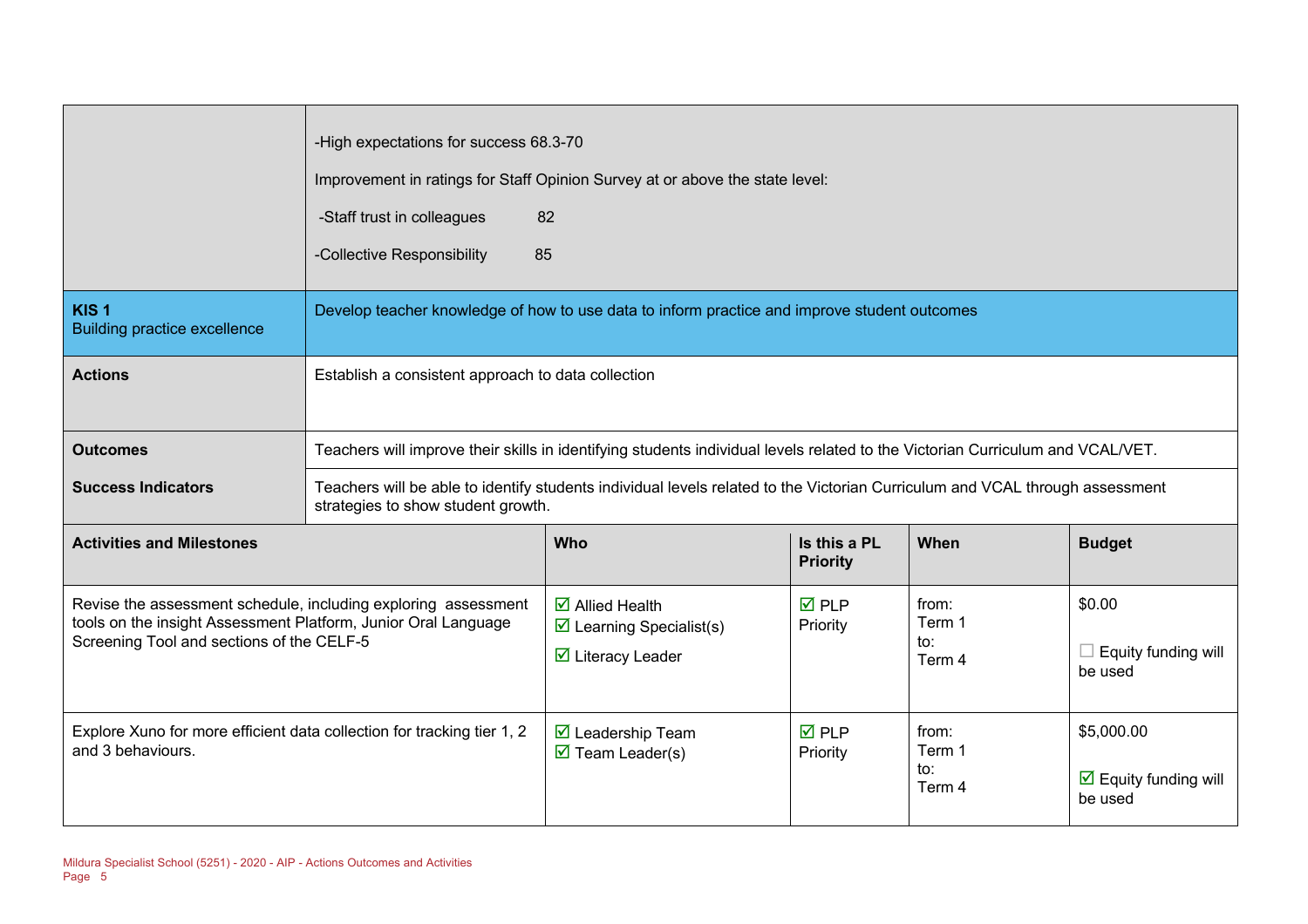| Improve teachers' understanding of data collection strategies<br>through professional learning related to 'Clarity' by Lyn Sharratt | $\boxdot$ Leadership Team<br>$\triangleright$ Learning Specialist(s) | $\overline{M}$ PLP<br>Priority | from:<br>Term 1<br>to:<br>Term 4 | \$0.00<br>Equity funding will<br>be used               |
|-------------------------------------------------------------------------------------------------------------------------------------|----------------------------------------------------------------------|--------------------------------|----------------------------------|--------------------------------------------------------|
| Nominated staff visit other schools to learn about their data<br>collection and assessment tools                                    | $\boxtimes$ School Improvement Team                                  | $\overline{M}$ PLP<br>Priority | from:<br>Term 1<br>to:<br>Term 2 | \$3,000.00<br>$\boxdot$ Equity funding will<br>be used |
| Establish a moderation process to promote collective efficacy and<br>teacher collaboration.                                         | $\overline{\mathbf{y}}$ Teacher(s)                                   | $\overline{M}$ PLP<br>Priority | from:<br>Term 2<br>to:<br>Term 4 | \$0.00<br>Equity funding will<br>be used               |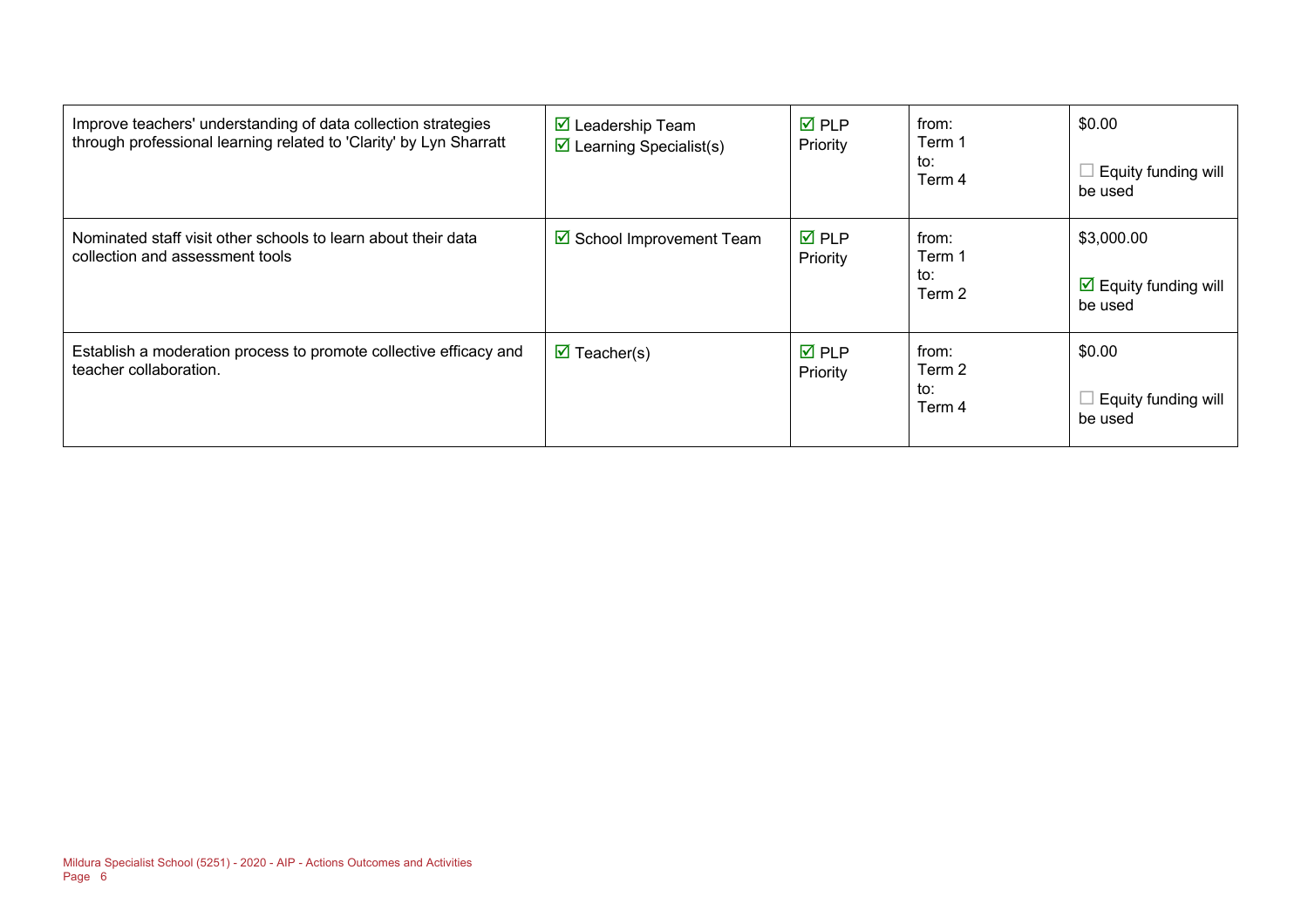#### **Equity Funding Planner**

#### Equity Spending Totals

| Category                                                 | <b>Total proposed</b><br>budget $($)$ | Spend (\$) |
|----------------------------------------------------------|---------------------------------------|------------|
| Equity funding associated with Activities and Milestones | \$181,974.00                          | 0.00       |
| <b>Additional Equity funding</b>                         | \$0.00                                | \$0.00     |
| <b>Grand Total</b>                                       | \$181,974.00                          | \$0.00     |

#### Activities and Milestones

| <b>Activities and Milestones</b>                                                                                                                                          | When                             | Category | <b>Total proposed</b><br>budget $($)$ | <b>Equity Spend (\$)</b> |
|---------------------------------------------------------------------------------------------------------------------------------------------------------------------------|----------------------------------|----------|---------------------------------------|--------------------------|
| Continue professional learning modules for Project<br>Core and embed use of Universal Core Vocabulary in<br>the classroom<br>New staff will complete Project Core Modules | from:<br>Term 1<br>to:<br>Term 4 |          | \$30,000.00                           |                          |
| Incorporate peer coaching focus into PDP                                                                                                                                  | from:<br>Term 1<br>to:<br>Term 4 |          | \$45,125.00                           |                          |
| Develop a whole School approach to communicating<br>with families of students with limited verbal skills                                                                  | from:<br>Term 1<br>to:<br>Term 4 |          | \$88,849.00                           |                          |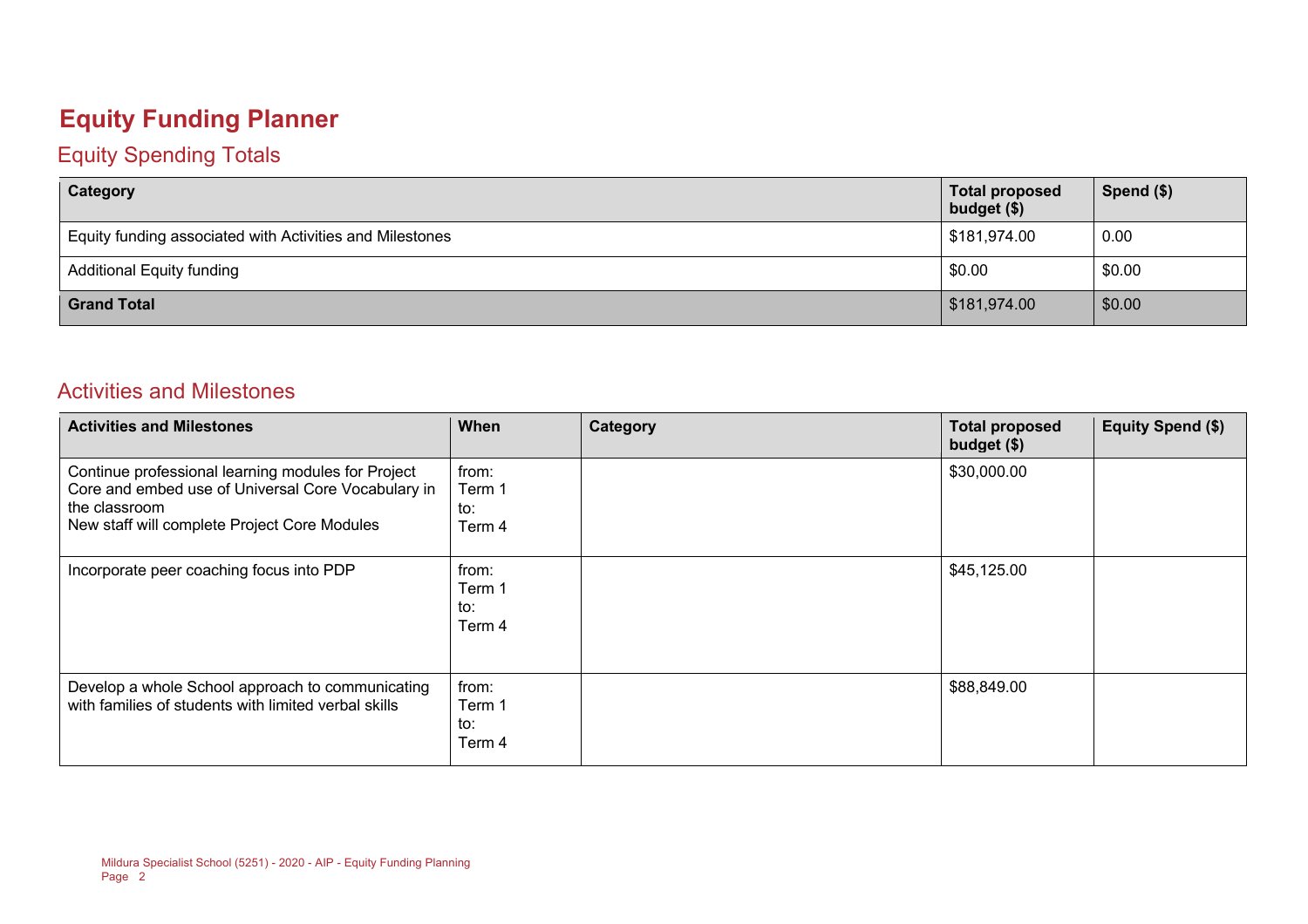| Complete relevant professional learning-specifically<br>for the Blg 6, specifically oral language and<br>communication. | from:<br>Term 2<br>to:<br>Term 3 | \$10,000.00  |  |
|-------------------------------------------------------------------------------------------------------------------------|----------------------------------|--------------|--|
| Explore Xuno for more efficient data collection for<br>tracking tier 1, 2 and 3 behaviours.                             | from:<br>Term 1<br>to:<br>Term 4 | \$5,000.00   |  |
| Nominated staff visit other schools to learn about their<br>data collection and assessment tools                        | from:<br>Term 1<br>to:<br>Term 2 | \$3,000.00   |  |
| <b>Totals</b>                                                                                                           |                                  | \$181,974.00 |  |

#### Additional Equity spend

| Outline here any additional Equity spend for 2020 | When | <b>Category</b> | <b>Total proposed</b><br>budget $(\$)$ | <b>Equity Spend (\$)</b> |
|---------------------------------------------------|------|-----------------|----------------------------------------|--------------------------|
| <b>Totals</b>                                     |      |                 | \$0.00                                 | \$0.00                   |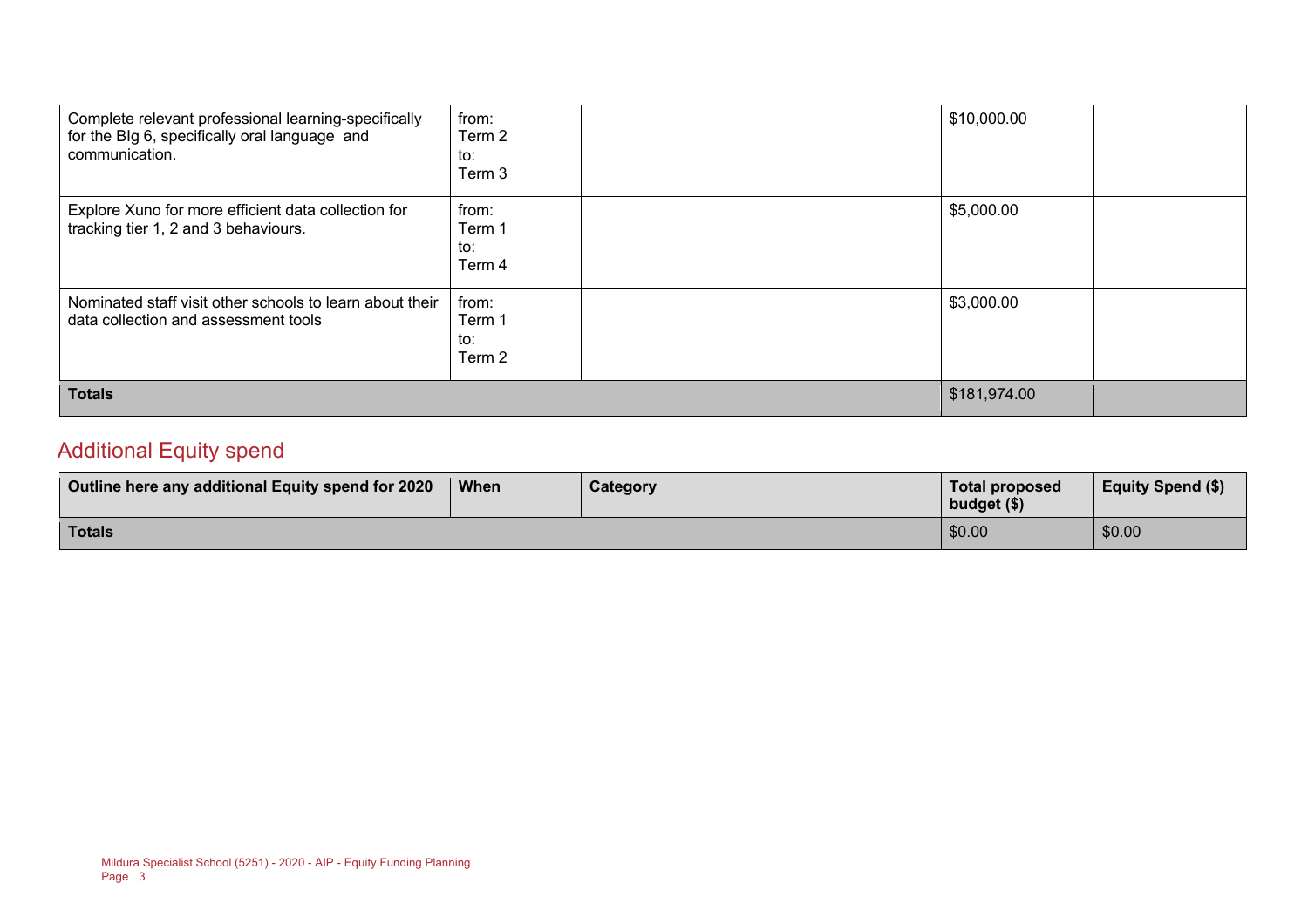### **Professional Learning and Development Plan**

| <b>Professional Learning</b><br><b>Priority</b>                                                                                                                                            | Who                                                                                                           | When                             | <b>Key Professional Learning</b><br><b>Strategies</b>                                                                                                            | <b>Organisational Structure</b>                                                                                                                                  | <b>Expertise Accessed</b>                                                                                                                                                                              | <b>Where</b>              |
|--------------------------------------------------------------------------------------------------------------------------------------------------------------------------------------------|---------------------------------------------------------------------------------------------------------------|----------------------------------|------------------------------------------------------------------------------------------------------------------------------------------------------------------|------------------------------------------------------------------------------------------------------------------------------------------------------------------|--------------------------------------------------------------------------------------------------------------------------------------------------------------------------------------------------------|---------------------------|
| Establish a peer observation<br>and coaching format and<br>process for all teachers to<br>participate in at least one per<br>term related to the<br>components of the<br>pedagogical model | $\boxtimes$ Allied<br>Health<br>$\overline{\mathbf{z}}$ School<br>Improvement<br>Team                         | from:<br>Term 1<br>to:<br>Term 4 | $\boxtimes$ Planning<br>$\overline{\mathbf{y}}$ Preparation<br>$\triangledown$ Peer observation<br>including feedback and<br>reflection                          | ☑ Formal School Meeting<br>Internal Professional<br><b>Learning Sessions</b>                                                                                     | ☑ Learning Specialist<br>$\triangledown$ Pedagogical Model<br>$\overline{\boxtimes}$ High Impact<br><b>Teaching Strategies</b><br>(HITS)                                                               | $\overline{\Box}$ On-site |
| <b>Professional Learning</b><br>Communities related to Oral<br>Language and Engagement<br>with protocols developed                                                                         | $\overline{\blacksquare}$ All Staff                                                                           | from:<br>Term 2<br>to:<br>Term 3 | $\overline{\mathbf{z}}$ Collaborative<br>Inquiry/Action Research<br>team<br>$\overline{\mathbf{9}}$ Formalised PLC/PLTs<br>$\triangledown$ Demonstration lessons | ☑ Formal School Meeting /<br><b>Internal Professional</b><br><b>Learning Sessions</b><br>$\overline{\mathbf{2}}$ Timetabled Planning<br>Day<br>☑ PLC/PLT Meeting | $\overline{\mathbf{y}}$ Literacy expertise<br>$\triangleright$ Learning Specialist<br>$\triangledown$ Pedagogical Model<br>$\overline{\mathbf{y}}$ High Impact<br><b>Teaching Strategies</b><br>(HITS) | $\overline{\Box}$ On-site |
| Continue professional<br>learning modules for Project<br>Core and embed use of<br>Universal Core Vocabulary in<br>the classroom<br>New staff will complete<br><b>Project Core Modules</b>  | $\overline{\Box}$ All Staff<br>$\overline{\mathbf{z}}$ Allied<br>Health<br>$\overline{\mathbf{M}}$ Teacher(s) | from:<br>Term 1<br>to:<br>Term 4 | $\overline{\mathbf{z}}$ Collaborative<br>Inquiry/Action Research<br>team<br>$\boxdot$ Demonstration lessons                                                      | ☑ Formal School Meeting /<br><b>Internal Professional</b><br><b>Learning Sessions</b>                                                                            | $\overline{\mathbf{z}}$ Internal staff<br>$\triangleright$ Learning Specialist                                                                                                                         | $\boxdot$ On-site         |
| Explore and utilise resources<br>from the Literacy toolkit to<br>improve teacher practice<br>through<br>professional learning                                                              | $\overline{\mathbf{M}}$ Learning<br>Specialist(s)<br>$\overline{\mathbf{y}}$ Literacy<br>Leader               | from:<br>Term 1<br>to:<br>Term 4 | $\boxtimes$ Planning<br>$\triangledown$ Preparation                                                                                                              | $\triangledown$ Professional Practice<br>Day                                                                                                                     | $\triangleright$ Teaching partners<br>$\overline{\mathbf{y}}$ Internal staff<br>☑ Learning Specialist                                                                                                  | $\boxdot$ On-site         |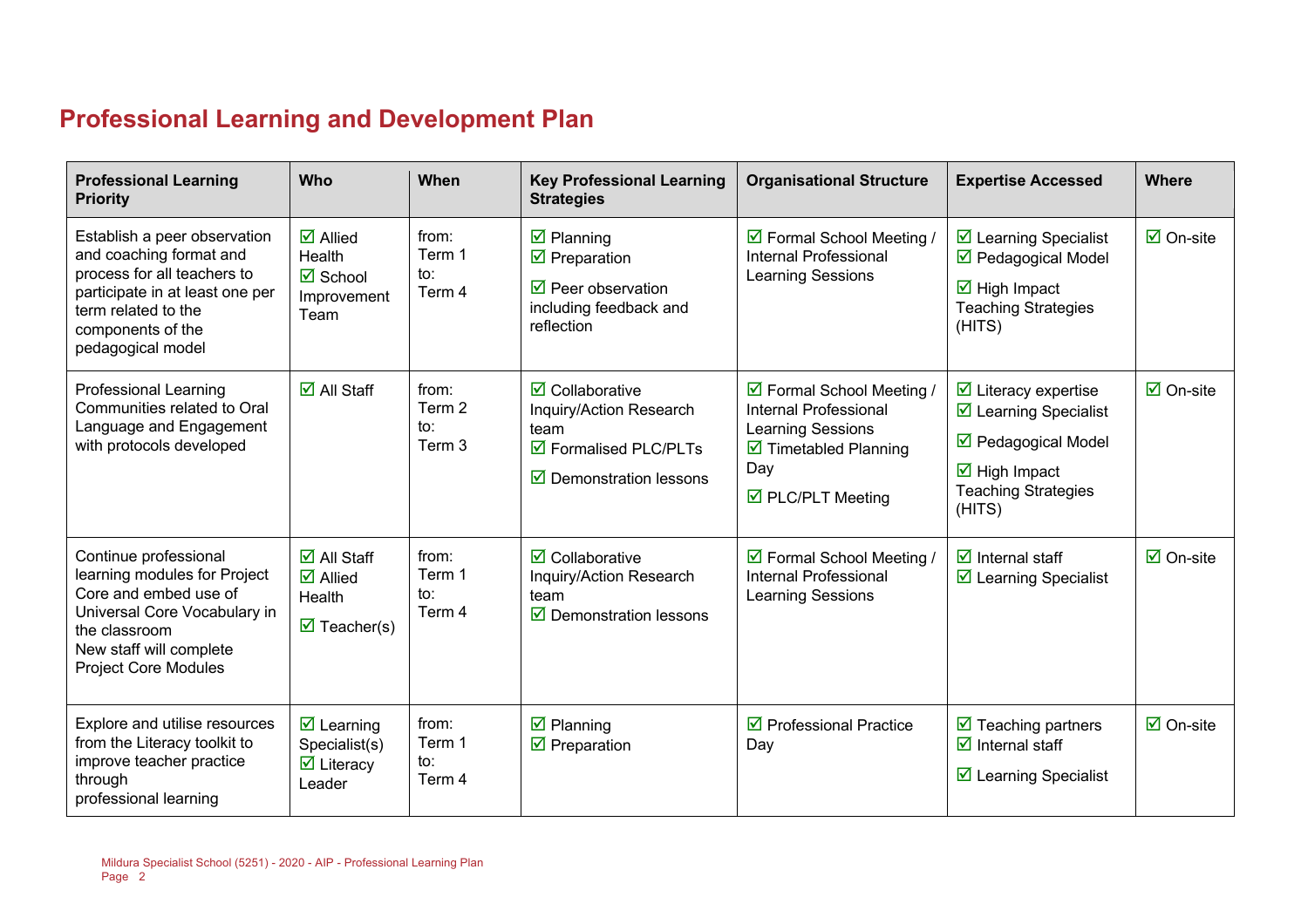|                                                                                                                                                                  |                                                                                                                                      |                                  | $\overline{\mathbf{M}}$ Collaborative<br>Inquiry/Action Research<br>team                                                            | ☑ Formal School Meeting /<br><b>Internal Professional</b><br>Learning Sessions                                                         | $\overline{\mathbf{y}}$ Literacy Leaders                                                                                                                                                                                                       |                           |
|------------------------------------------------------------------------------------------------------------------------------------------------------------------|--------------------------------------------------------------------------------------------------------------------------------------|----------------------------------|-------------------------------------------------------------------------------------------------------------------------------------|----------------------------------------------------------------------------------------------------------------------------------------|------------------------------------------------------------------------------------------------------------------------------------------------------------------------------------------------------------------------------------------------|---------------------------|
| Incorporate peer coaching<br>focus into PDP                                                                                                                      | $\triangledown$ Teacher(s)                                                                                                           | from:<br>Term 1<br>to:<br>Term 4 | $\boxtimes$ Planning                                                                                                                | ☑ Formal School Meeting /<br>Internal Professional<br><b>Learning Sessions</b>                                                         | $\triangleright$ Practice Principles<br>for Excellence in<br><b>Teaching and Learning</b>                                                                                                                                                      | $\boxtimes$ On-site       |
| Develop a whole School<br>approach to communicating<br>with families of students with<br>limited verbal skills                                                   | $\overline{\mathbf{M}}$ Allied<br>Health                                                                                             | from:<br>Term 1<br>to:<br>Term 4 | $\boxtimes$ Planning<br>$\boxtimes$ Student voice, including<br>input and feedback<br>$\overline{\mathbf{y}}$ Demonstration lessons | $\overline{\mathbf{2}}$ Timetabled Planning<br>Day                                                                                     | $\overline{\mathbf{z}}$ Internal staff                                                                                                                                                                                                         | $\boxdot$ On-site         |
| Explore a consistent<br>approach to teaching writing<br>and complete professional<br>development in the writing<br>process involving the use of<br>oral language | $\overline{\blacksquare}$ All Staff<br>$\overline{\mathbf{M}}$ Allied<br>Health<br>$\overline{\mathbf{y}}$ Learning<br>Specialist(s) | from:<br>Term 2<br>to:<br>Term 4 | $\boxtimes$ Planning<br>$\overline{\mathbf{y}}$ Preparation<br>$\boxdot$ Curriculum development                                     | $\overline{\mathbf{2}}$ Professional Practice<br>Day<br>☑ Formal School Meeting /<br><b>Internal Professional</b><br>Learning Sessions | $\overline{\mathbf{z}}$ Internal staff<br>$\triangleright$ Learning Specialist                                                                                                                                                                 | $\overline{\Box}$ On-site |
| Complete relevant<br>professional learning-<br>specifically for the Blg 6,<br>specifically oral language<br>and communication.                                   | $\overline{\triangle}$ All Staff                                                                                                     | from:<br>Term 2<br>to:<br>Term 3 | $\overline{\mathbf{2}}$ Collaborative<br>Inquiry/Action Research<br>team<br>$\boxtimes$ Curriculum development                      | $\overline{\mathbf{2}}$ Professional Practice<br>Day<br>☑ Formal School Meeting /<br><b>Internal Professional</b><br>Learning Sessions | $\overline{\mathbf{z}}$ Internal staff<br>$\triangleright$ Learning Specialist<br>$\overline{\mathbf{z}}$ Literacy Leaders<br>$\triangledown$ Pedagogical Model<br>$\overline{\mathbf{M}}$ High Impact<br><b>Teaching Strategies</b><br>(HITS) | $\overline{\Box}$ On-site |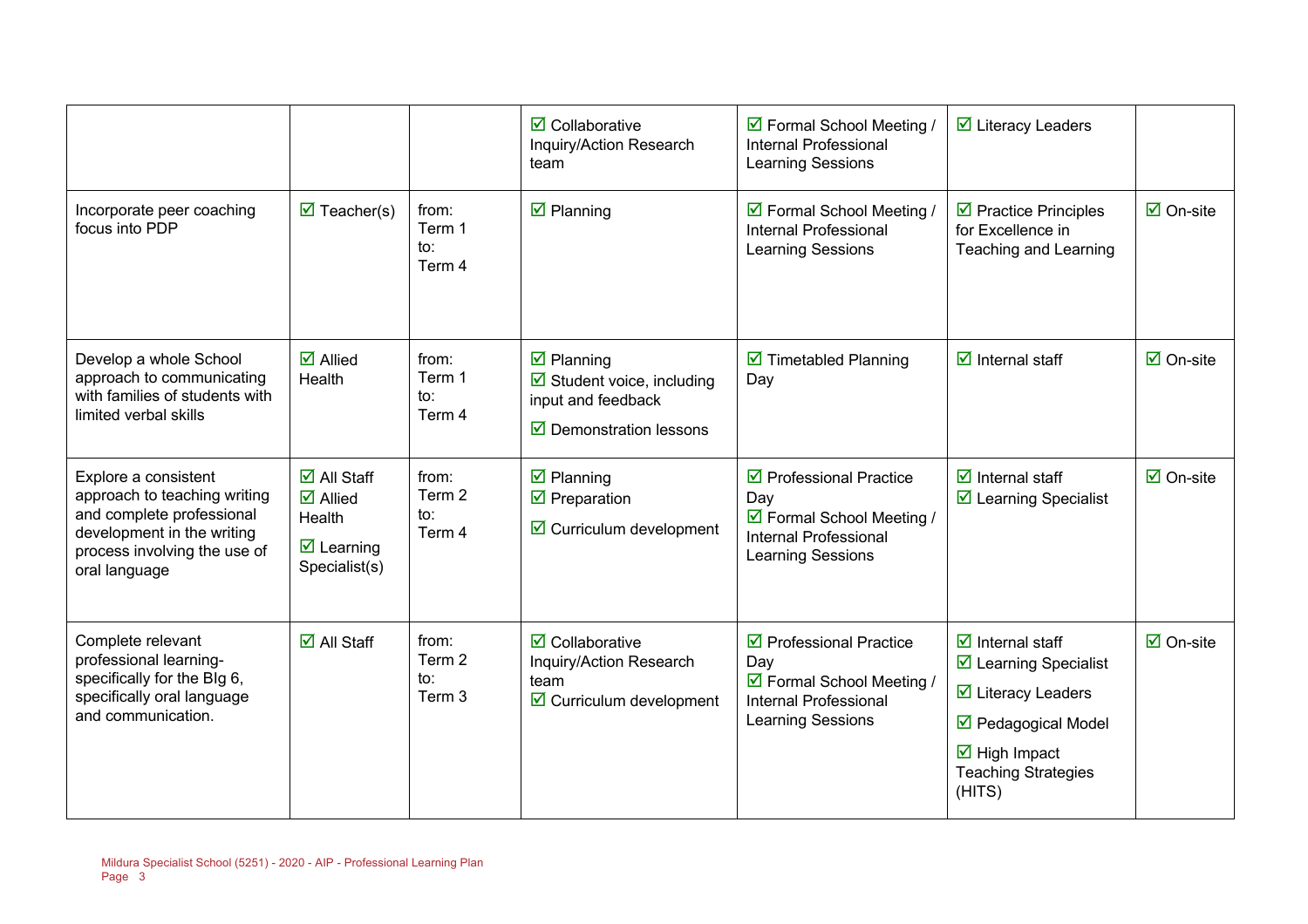| Revise the assessment<br>schedule, including exploring<br>assessment tools on the<br>insight Assessment Platform,<br>Junior Oral Language<br>Screening Tool and sections<br>of the CELF-5 | $\overline{\blacksquare}$ Allied<br>Health<br>$\overline{\mathbf{z}}$ Learning<br>Specialist(s)<br>$\overline{\mathbf{M}}$ Literacy<br>Leader | from:<br>Term 1<br>to:<br>Term 4 | $\overline{\mathbf{z}}$ Planning<br>$\overline{\mathbf{y}}$ Preparation<br>$\overline{\mathbf{M}}$ Collaborative<br>Inquiry/Action Research<br>team                                               | $\boxed{\triangle}$ Professional Practice<br>Day<br>☑ Formal School Meeting /<br>Internal Professional<br><b>Learning Sessions</b> | $\overline{\mathbf{z}}$ Internal staff                                                                     | $\boxdot$ On-site                                  |
|-------------------------------------------------------------------------------------------------------------------------------------------------------------------------------------------|-----------------------------------------------------------------------------------------------------------------------------------------------|----------------------------------|---------------------------------------------------------------------------------------------------------------------------------------------------------------------------------------------------|------------------------------------------------------------------------------------------------------------------------------------|------------------------------------------------------------------------------------------------------------|----------------------------------------------------|
| Explore Xuno for more<br>efficient data collection for<br>tracking tier 1, 2 and 3<br>behaviours.                                                                                         | $\overline{\mathbf{M}}$ Leadership<br>Team<br>$\overline{\mathsf{M}}$ Team<br>Leader(s)                                                       | from:<br>Term 1<br>to:<br>Term 4 | $\triangleright$ Curriculum development<br>Student voice, including<br>input and feedback                                                                                                         | ☑ Formal School Meeting<br>Internal Professional<br><b>Learning Sessions</b>                                                       | $\overline{\mathbf{M}}$ Internal staff                                                                     | $\boxdot$ On-site                                  |
| Improve teachers'<br>understanding of data<br>collection strategies through<br>professional learning related<br>to 'Clarity' by Lyn Sharratt                                              | $\overline{\mathbf{M}}$ Leadership<br>Team<br>$\overline{\mathbf{z}}$ Learning<br>Specialist(s)                                               | from:<br>Term 1<br>to:<br>Term 4 | $\boxtimes$ Moderated assessment<br>of student learning<br>$\overline{\mathbf{z}}$ Collaborative<br>Inquiry/Action Research<br>team<br>$\boxtimes$ Student voice, including<br>input and feedback | $\boxtimes$ Communities of Practice                                                                                                | ☑ Learning Specialist                                                                                      | $\overline{\boxtimes}$ On-site                     |
| Nominated staff visit other<br>schools to learn about their<br>data collection and<br>assessment tools                                                                                    | $\boxtimes$ School<br>Improvement<br>Team                                                                                                     | from:<br>Term 1<br>to:<br>Term 2 | $\overline{\mathbf{2}}$ Collaborative<br>Inquiry/Action Research<br>team                                                                                                                          | $\triangledown$ Professional Practice<br>Day                                                                                       | $\overline{\mathbf{d}}$ Internal staff                                                                     | $\overline{\Box}$ Off-site<br>nominated<br>schools |
| Establish a moderation<br>process to promote collective<br>efficacy and teacher<br>collaboration.                                                                                         | $\triangledown$ Teacher(s)                                                                                                                    | from:<br>Term 2<br>to:<br>Term 4 | $\overline{\mathbf{y}}$ Planning<br>$\overline{\mathbf{y}}$ Preparation<br>$\overline{\mathbf{y}}$ Moderated assessment<br>of student learning                                                    | $\triangledown$ Professional Practice<br>Day<br>☑ Formal School Meeting /<br><b>Internal Professional</b><br>Learning Sessions     | $\overline{\mathbf{d}}$ Internal staff<br>☑ Learning Specialist<br>$\overline{\boxtimes}$ Literacy Leaders | $\overline{\Box}$ On-site                          |